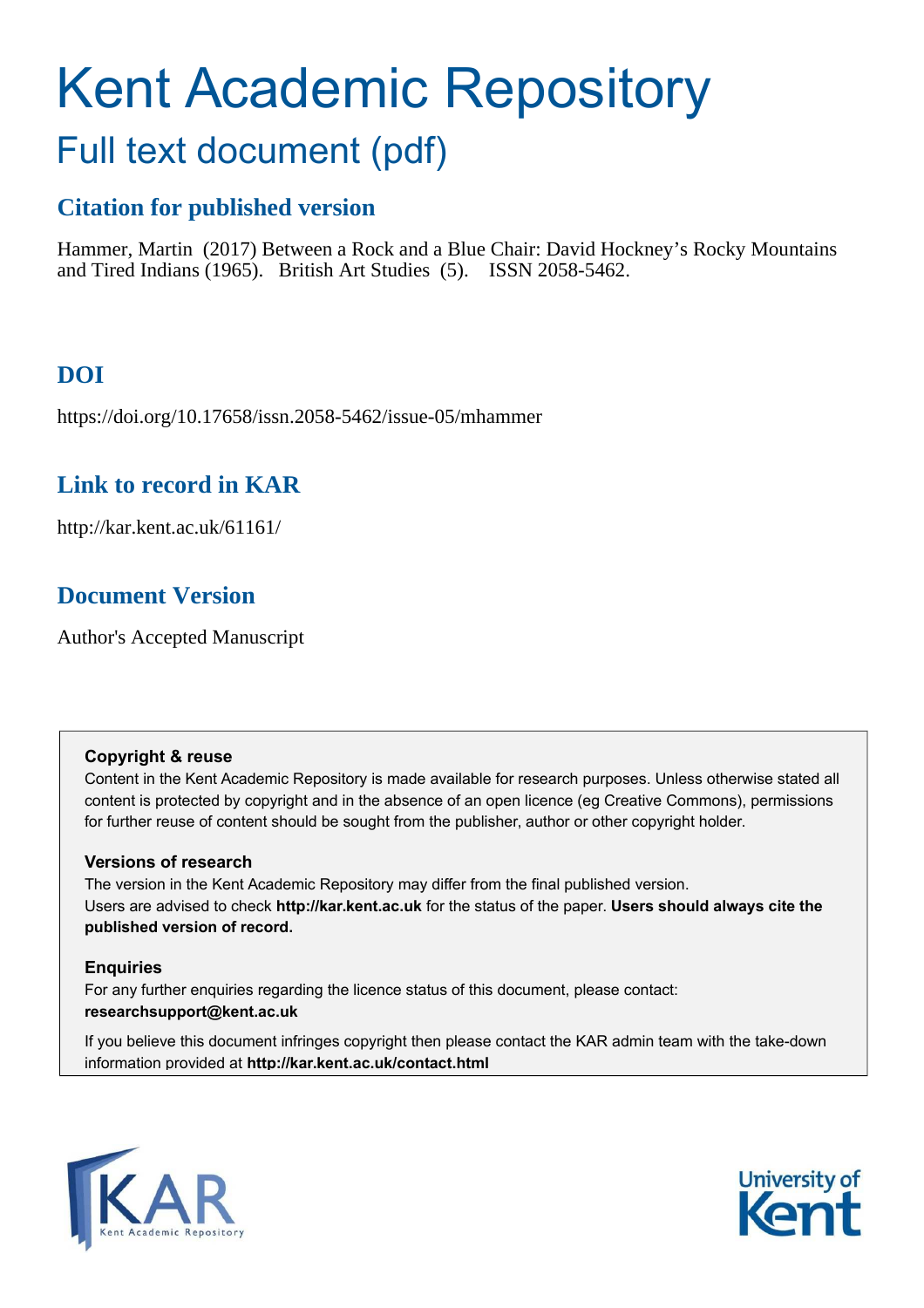### **Between a Rock and a Blue Chair: David Hockney's** *Rocky Mountains and Tired Indians* **(1965)**

Martin Hammer

#### **Abstract:**

Travel and cultural exchange between the United Kingdom and the United States of America became a key feature of the 1960s, shaping the world-view of many a British artist, curator, architect, writer, film-maker and academic. Against that wider backdrop, I offer here a focussed reading of David Hockney's 1965 painting *Rocky Mountains and Tired Indians*. With its fauxnaive idiom and overt but quirkily un-modern American theme, the work conveys the artist's singular take on what it felt like to be a Brit at large in the US, an environment at once wondrously exotic and at times strikingly banal. Close analysis discloses Hockney's rich repertoire of artistic and literary allusions in *Rocky Mountains*, and the meanings and associations these may have encapsulated.

During the 1960s, the young David Hockney travelled across the pond as assiduously as any of his contemporaries. Following initial trips to New York and the East Coast, Hockney visited Los Angeles for the first time early in 1964. After several months in California he proceeded to drive through Arizona, New Mexico, Oklahoma, Kansas, and up to Chicago, where he stayed for five days and 'looked at the big museums', before doubling back in order to spend the summer teaching, and being thoroughly bored, he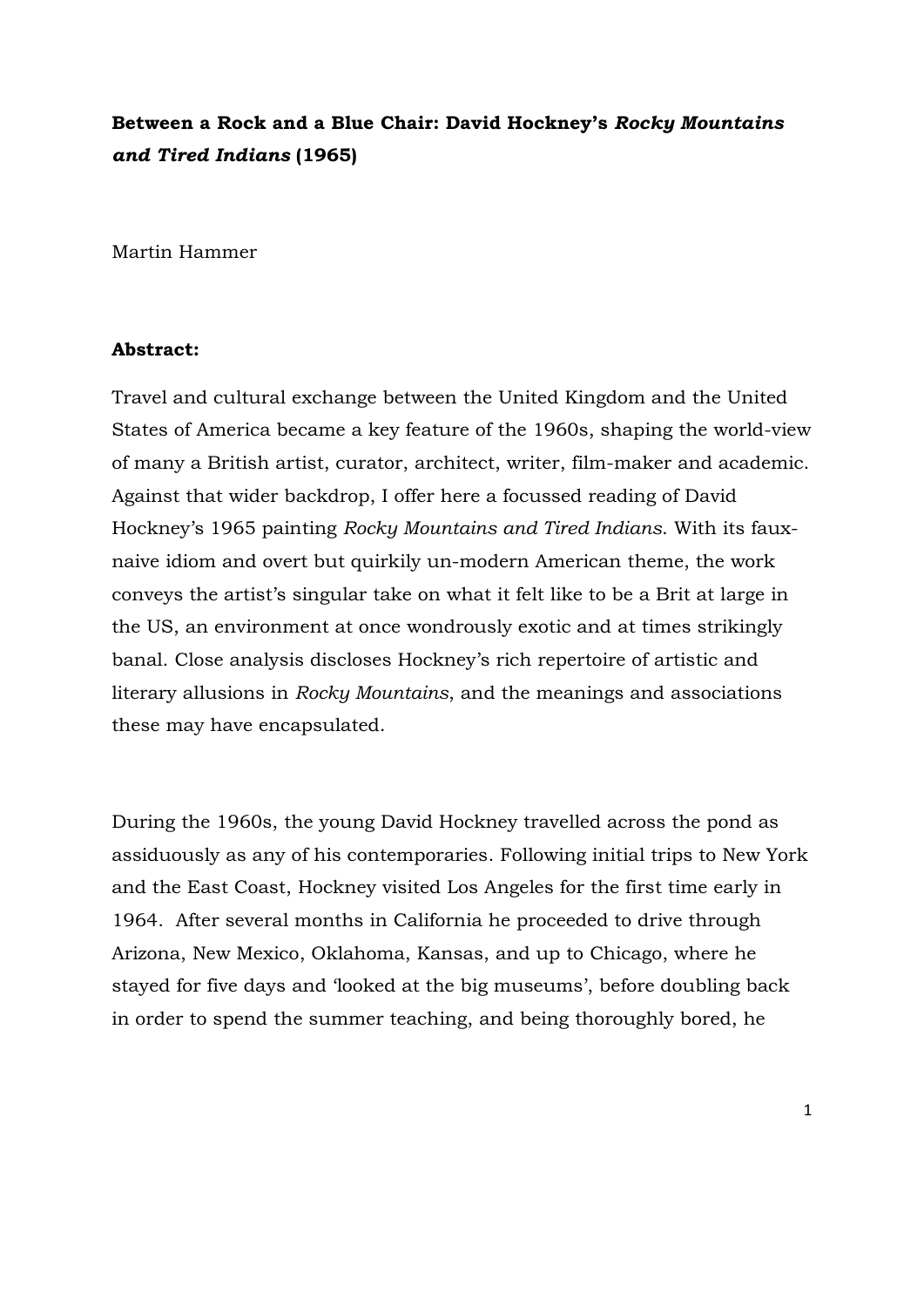recalled, in provincial Iowa City.<sup>1</sup> The uncharacteristically severe *Iowa* captured Hockney's sense that: 'The only exciting thing that ever happened there was the clouds coming up over the landscape'.<sup>2</sup> He subsequently met up with his fashion designer friend Ossie Clark back in Chicago and together they first drove to California; then, with Derek Boshier in tow, to Arizona, Nevada and New Orleans. The 'epic road trip' culminated in attending the opening of Hockney's first show in America at the Alan Gallery in New York.<sup>3</sup> After spending the subsequent winter in London, Hockney returned to the US in 1965. He and his painter friend Patrick Proctor arrived in New York, and then both went off to teach, Proctor filling Hockney's shoes in Iowa, and Hockney heading for the University of Colorado in Boulder, to do another summer stint. It was there and then that he produced the work on which I shall focus, *Rocky Mountains and Tired Indians*, subsequently included that autumn in Hockney's one-man show *Pictures with Frames and Still-Life Pictures* at his London dealer, Kasmin. The painting was sold to the Peter Stuyvesant Foundation for the not insubstantial sum of £750, before ending up in the collection of the Scottish National Gallery of Modern Art in Edinburgh.

Such extended adventures in the States became a veritable rite of passage for numerous British graduates on either side of 1960.<sup>4</sup> Aside from the

2 Sykes, *David Hockney*, 155; *David Hockney: Paintings, prints and drawings 1960-1970* (London: Whitechapel Art Gallery), 46.

 $\overline{a}$ 

4 See John Walker, *Cultural Offensive: America's Impact on British Art since 1945* (London: Verso, 1998); Martin Hammer, 'My Generation: British Art in and Around 1965', in *My Generation: A Festival of British Art in the 1960s* (Canterbury: University of Kent), 6-35.

<sup>1</sup> Christopher Sykes, *David Hockney* (London: Century, 2011), 153.

<sup>3</sup> Sykes, *David Hockney*, 154.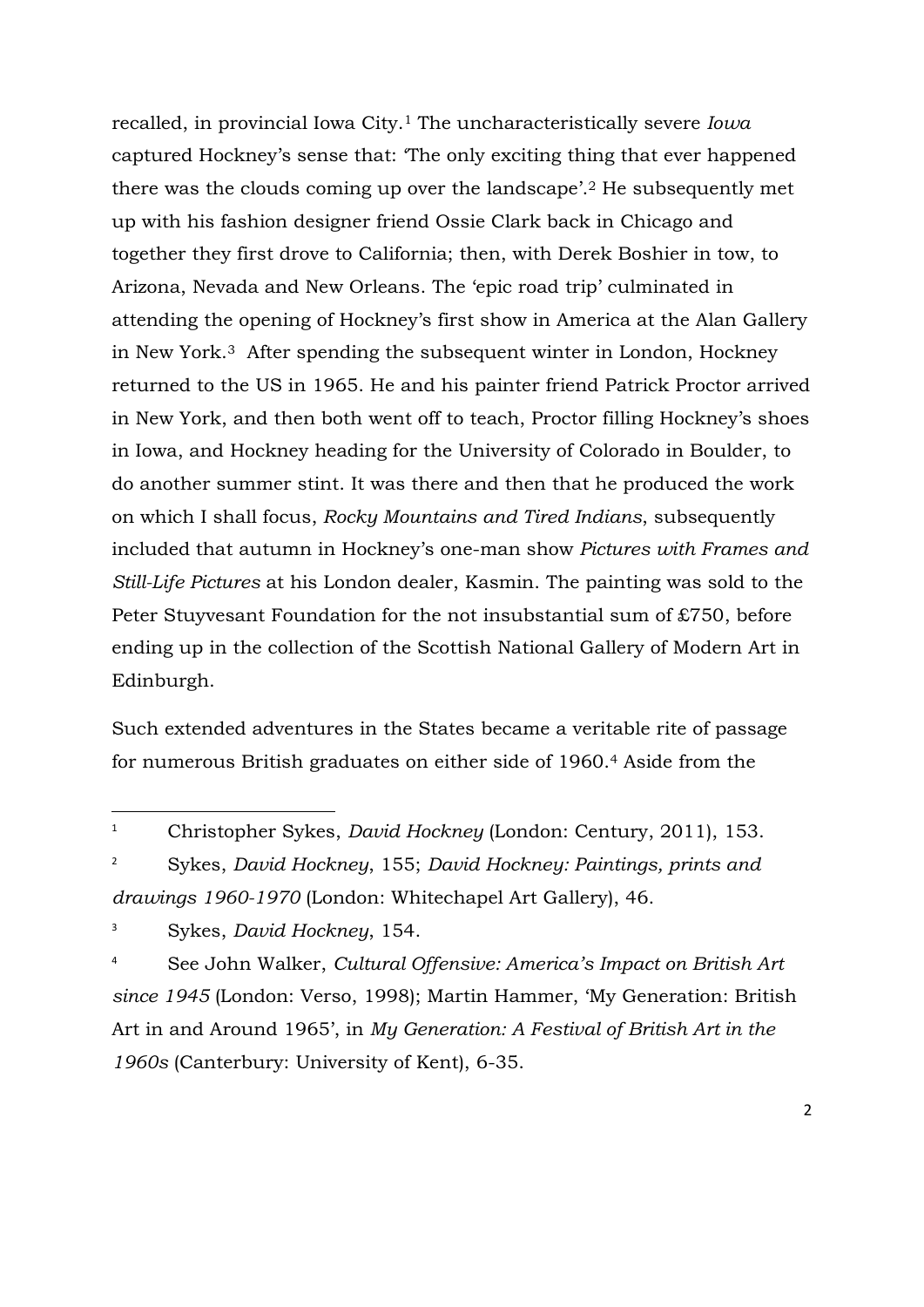availability of funding, the prevailing climate of 'Americanization' was eloquently evoked by novelist Malcolm Bradbury, who was a few years' Hockney's senior but provides a revealing literary counterpart to the artist. Bradbury's recollections capture the euphoric enthusiasm for all things American in dreary post-war England, albeit tinged with ambivalence and a consciously British sense of inhibition and adherence to tradition:

Britain was losing an Empire and gaining a washing machine, and America was where, it seemed, everything that was best came from – the best jazz, the best novels, the best ice-cream, the best cars, the best films. In fact America... haunted the imaginations of the Fifties young... I became a typical example of a constant figure of the time, Midatlantic Man... His underwear came from Marks and Spencers, but his buttondown shirts from Brooks Brothers or the Yale Coop. In Britain he talked all the time of the States; in America he would become notably more British, a flagship in his Harris tweeds... And America proved pretty much what was expected. After austerity Britain, it was wildly exciting. After the British class system, it was wonderfully democratic. There was everything you ever heard of: Marilyn Monroe and Dave Brubeck, Elvis and the Kelvinator, eggs any side up you wanted them... once in America, we all fanned out ... by delivering a new car from coast to coast, you could see all of America... if you drove all night without sleeping, you could also pull in the Grand Canyon, grab the Painted Desert, see bear in Yosemite and a geyser in Yellowstone, and still turn up in San Francisco on time...<sup>5</sup>

Bradbury's account serves to indicate that Hockney's experiences and general outlook were in many ways typical of his generation. The work that

<sup>5</sup> http://www.malcolmbradbury.com/fiction\_stepping\_westward.html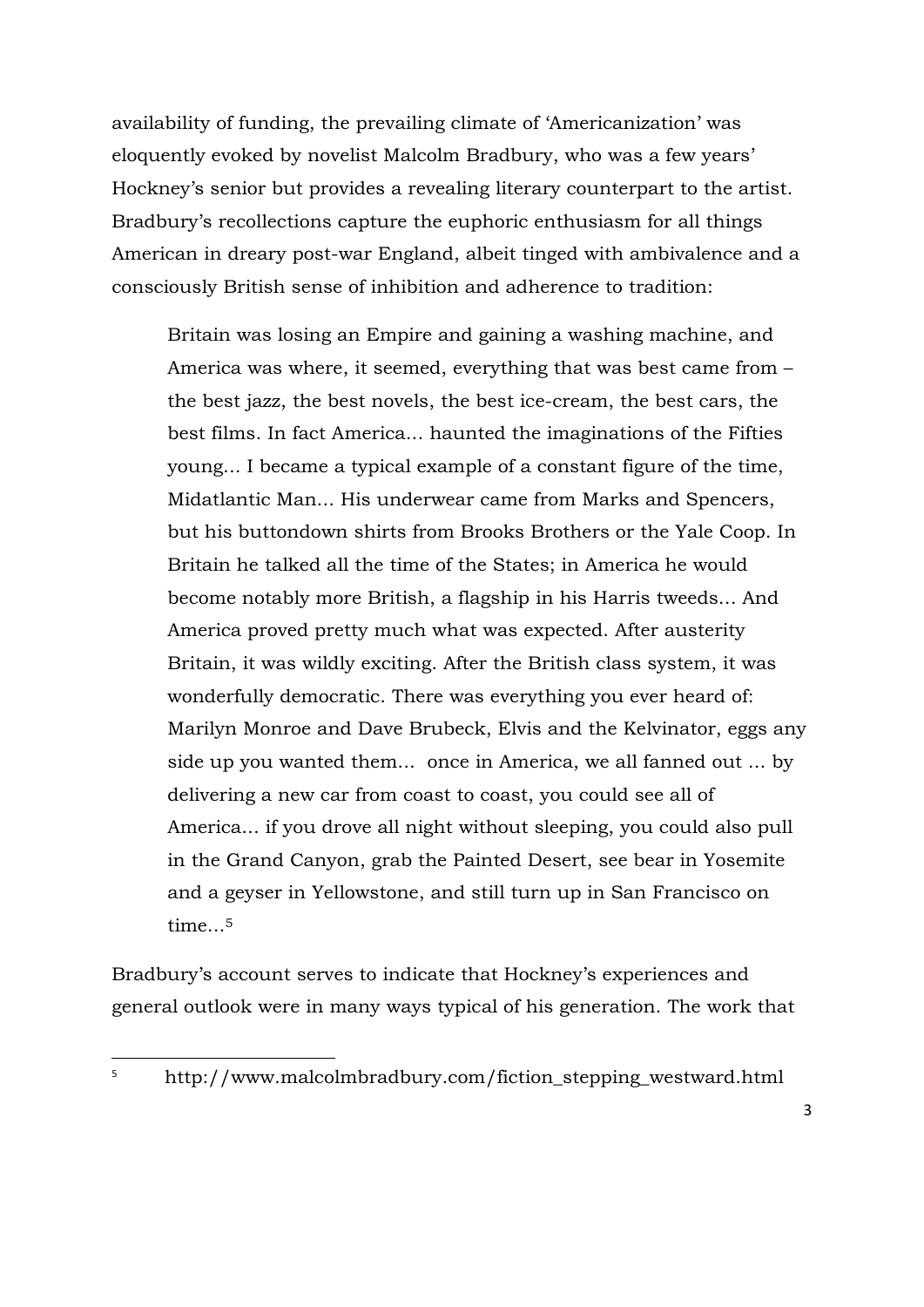resulted from his encounters with America was also not without its cultural affinities, as we shall see, but was undoubtedly remote from the Pop Art aesthetic with which the artist tended to be associated.

*Rocky Mountains and Tired Indians* was one of Hockney's most distinctive and acclaimed 1960s paintings, which came accompanied by one of his most engaging titles, providing a droll commentary on his depiction of two American Indians, flanked by a traditional statue and modern chair, and set against an asymetrical landscape backdrop. From a pictorial perspective, this relatively large work, around eight and a half feet across by five and a half feet high, bears the visual imprint of its execution in acrylic on canvas. Hockney had started using water-based paint the previous year in Los Angeles, valuing its swiftness to dry, and its retention of intense colour when diluted. In the original, even when viewed from a relative distance, *Rocky Mountains* looks a good deal more casual and improvised than it does in reproduction. The overall effect is the opposite of laborious or congested. Indeed, there is no attempt to neaten up the random drips of paint arising from the process of making. Yet, in its pictorial organisation, *Rocky Mountains* also appears carefully composed, in terms of the overall rhythm and balance of its component parts. Reviewing the exhibition in which the picture was launched, the youthful critic Robert Hughes generally commended the artist's 'sense of placement': 'Hockney manoeuvres his knife-edged shapes around until they fall into position with a nearly audible click… the paintings are a good deal more sophisticated than they look'.<sup>6</sup>

When one starts to register detail, *Rocky Mountains* reads not so much as a coherent stylistic artefact, in the conventional manner, but rather as a pictorial montage of discrete and disparate elements, notably varied for

<sup>6</sup> Robert Hughes, 'Blake and Hockney', *London Magazine*, Vol.5 (January 1966): 72.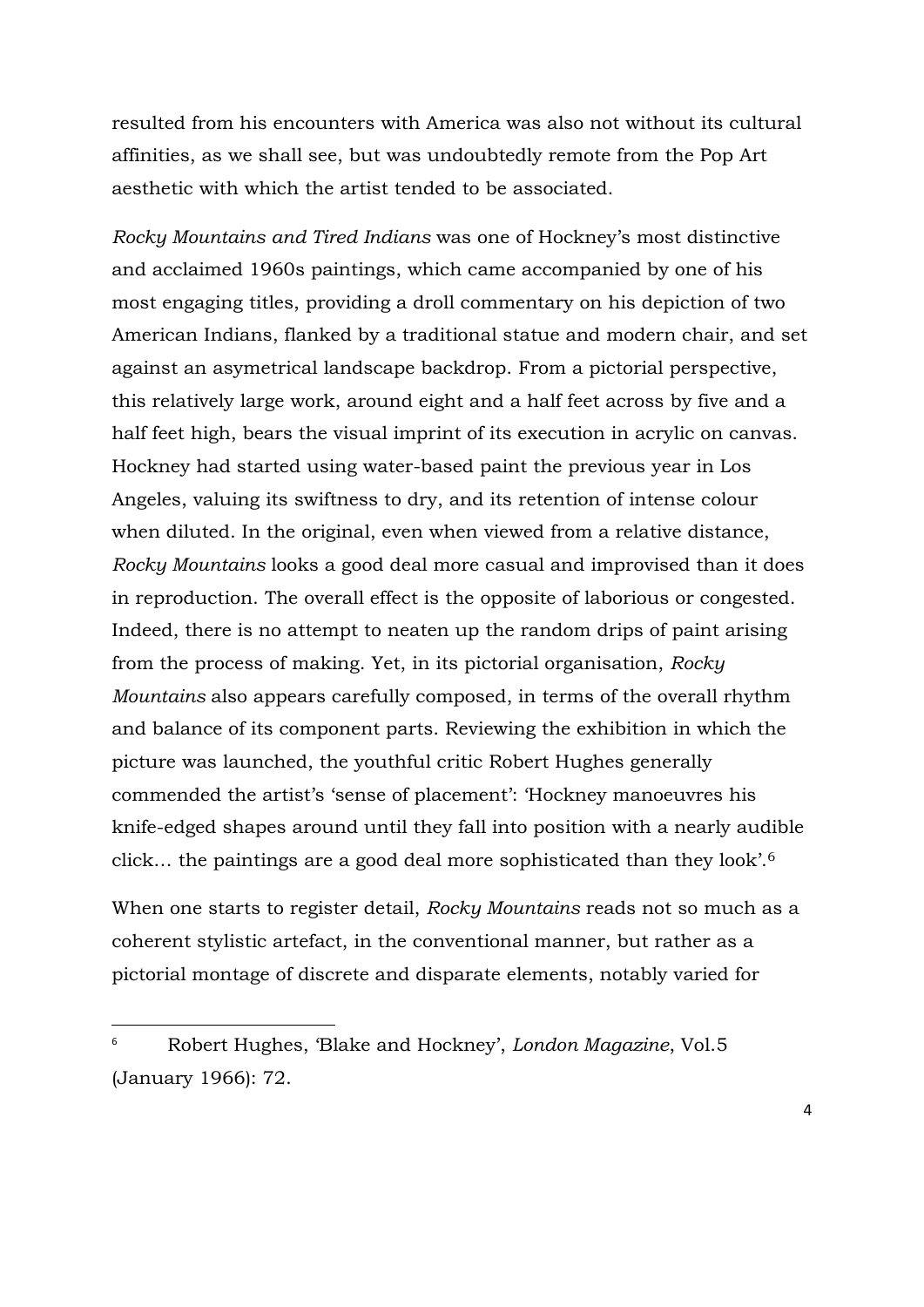example in their degrees of naturalism and three-dimensionality. The landscape of the title evokes not so much the literal, dramatic Rockies ('a wild pushing mass of jagged peaks' according to a 1965 Bradbury novel set in the same part of America) as the dry, rocky, eroded, vegetation-less terrain typical of the American Southwest. This ambience is depicted by means of striated, multi-coloured bands, carefully distributed in the left half of the painting.<sup>7</sup> The bands read as emphatically flat, in one sense, especially in the topmost passage, but they also diminish in size and strength of colour to evoke a layered recession into deep space, as perceived, we might suppose, through the astonishingly clear light that is such a memorable feature of the region. The sense of luminosity is enhanced by the bright blue of the sky but also by the pervasive presence of the off-white ground, which in another way asserts the literal materiality of the canvas. The three, repeated mound-like forms in particular serve to plot the progression from foreground to far distance, even though we might struggle to gauge exactly how far away the nearest of them might be relative to the immediate foreground plane.

Within that open but indeterminate spatial expanse, the extended splash of red paint is clearly not the spontaneous, poured gesture that it might appear at first sight. On closer inspection, it turns out not to be one single mark at all, but rather to comprise three passages, carefully executed on either side of the nearest striated rock formation, and also of the foreground eagle. The end of the fictive splash even employs a slightly different red from the other two sections. There is no suggestion that the bird and rocky mound were executed on top of a big underlying brushmark. But, given the implied landscape context, what we do begin to discern is the passage not so

<sup>7</sup> Malcolm Bradbury, *Stepping Westward* (London: Secker and Warburg, 1965), 9.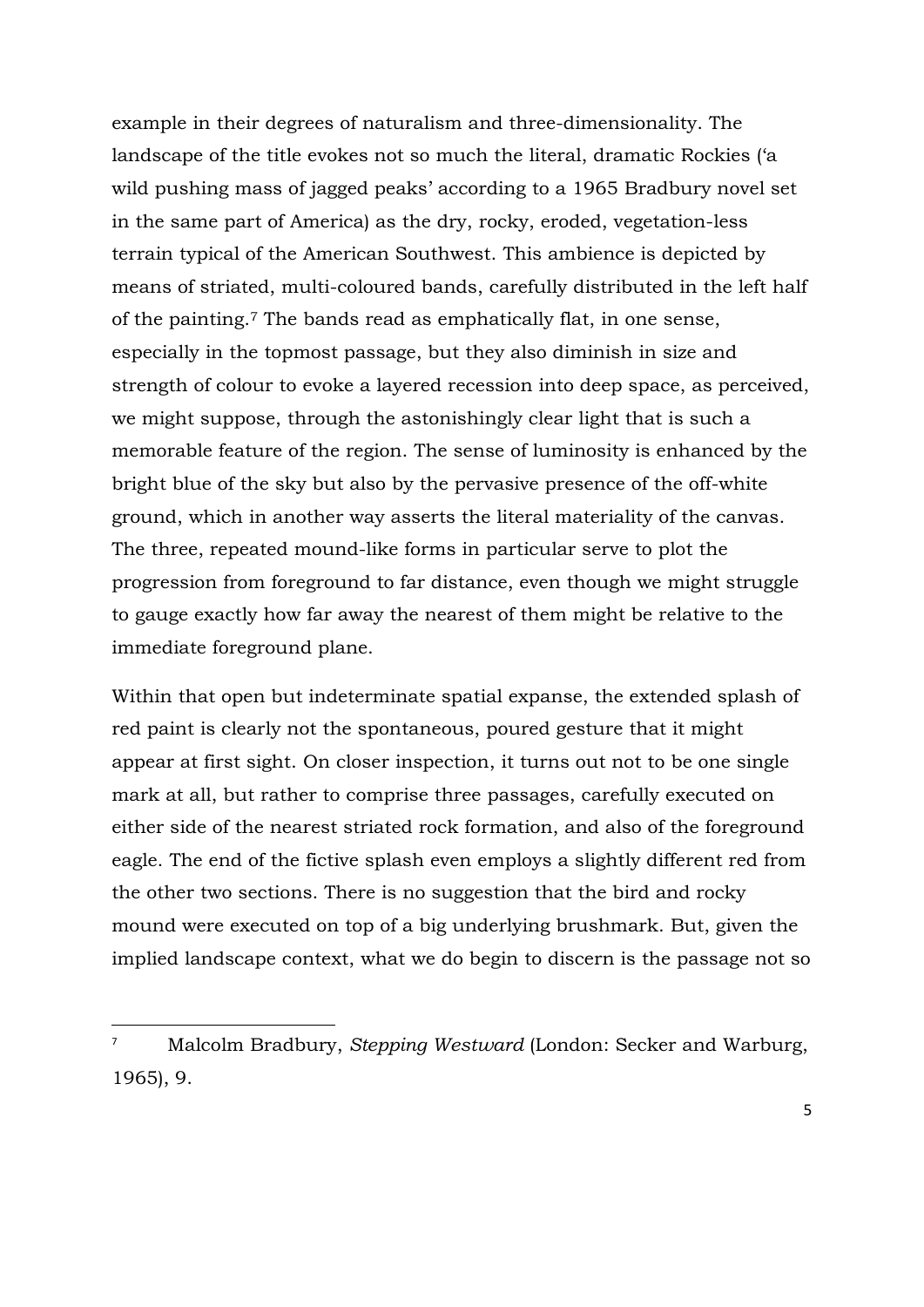much of an abstract splatter of paint as that of a river, perhaps muddy given its colour, which we take to be traversing the landscape in the middle distance and getting closer to us towards the left of the composition. The right-hand side of the composition evokes a rather different kind of landscape imagery. The more textural, rounded hill to the top right of the composition is presumably wooded terrain of some sort; while the painterly modelling of the form immediately behind the figures produces a more emphatically three-dimensional solid mass, a jokey reference, we might surmise, to the city of Boulder where Hockney was executing the work. On one level, therefore, *Rocky Mountains* provides a demonstration of how space, three-dimensional form and diverse types of physical substance can all be encoded pictorially by means of artifice and convention, given a cooperative viewer.

The lower edge of the composition intersects at ankle height the pair of standing, stationary figures, of whom the closest is female and overtly American Indian, her literal redskin facial mask eclipsing any signs of individuality. She is positioned in front of the rather dowdy man, with his economically-described cowboy hat, whom we take to be her partner on the most obvious reading. In more formal terms, her rear silhouette picks up the curves of the distant hills to the right, while the vertical stripes of her dress connect visually with the striated rock features to the left. The central red stripe of her garment provides a more precise counterpart to the not-sospontaneous, horizontal splash of red. Beyond the group of cactus leaves that further establish the nearmost plane, we encounter a grisaille eagle, looking stage-left, just like the figures. This element is clearly adapted from a Thunderbird totem, a well-known feature of American Indian visual culture. Though inanimate, Hockney's creature seems more vividly characterised in psychological terms than the humans, reading as rather cross, say, or perhaps sad if the visible trickles of paint are read as tears.

6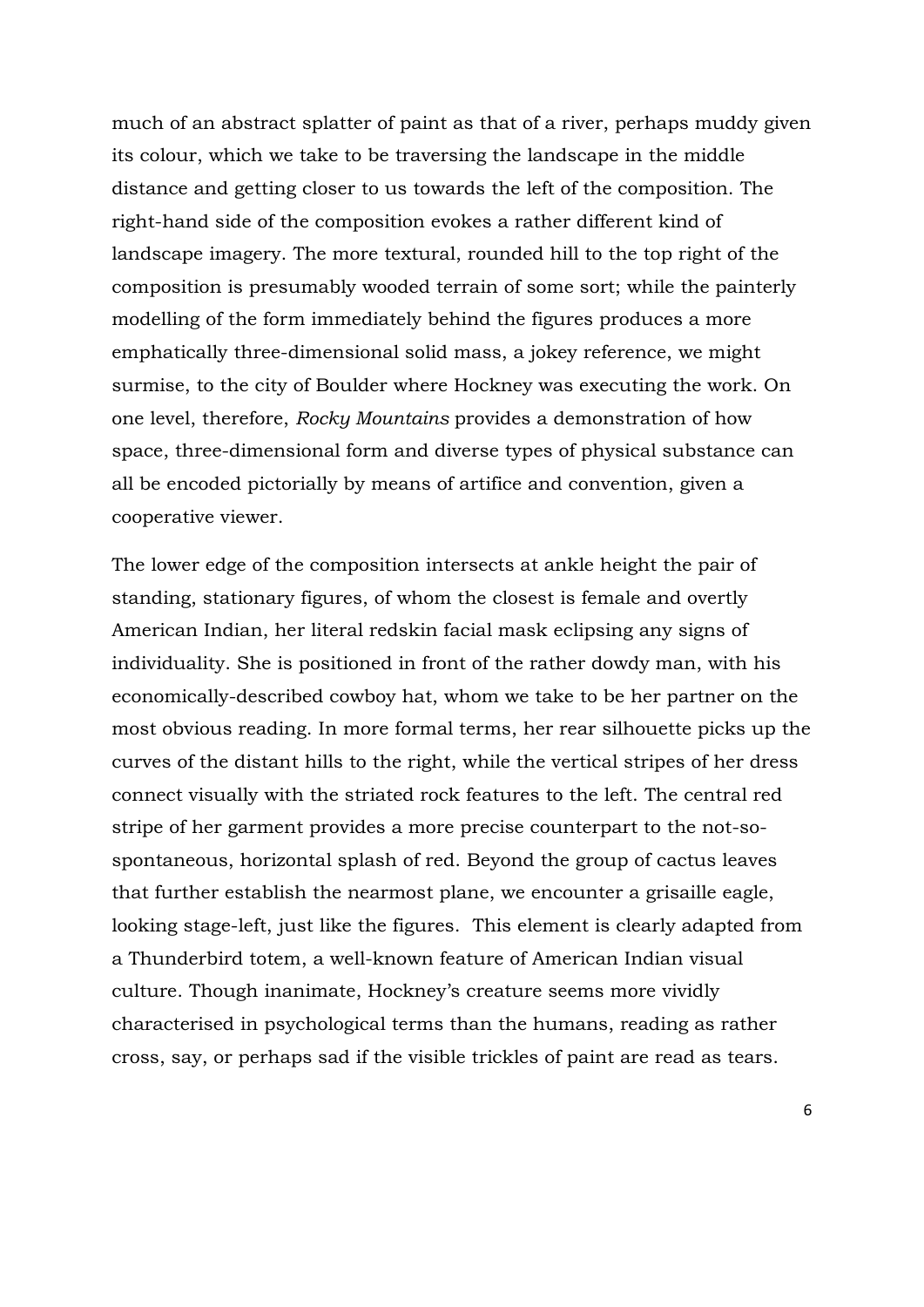The top of its head minimally overlaps the parallel bands describing the distant mountains, the effect counteracting to a degree the sensation of space, as in more overt fashion does the visible bare canvas, the flat application of the paint in many areas, and the prominent internal border, or frame, whose width seems coordinated with the more irregular bands within the composition. Conversely, the eagle is balanced across the composition by a very modern-looking blue chair, a Saarinen Executive to be precise, which is of equivalent solidity to the bird and echoes the sky colour. This element could be interpreted as a potential respite for one of the figures, just in case thinking about the vista, and perhaps the ardours of old-fashioned tribal existence, became too much for them to contemplate. If we are so inclined, then, we might begin to discern some expressive or thematic point to Hockney's placement of his figures between the emblems of a mythic past, associated with the natural landscape, and a thoroughly Americanised present. Finally, the topmost section of the picture comprises a zone of sky, unmodulated and strikingly bright blue, as is frequently the case in the region, and broken only by a few cartoon clouds. Like the rocky striations, the clouds too equivocate between flat and three-dimensional, and the largest cloud across to the right turns out, when we peer closely, to be executed with flatly-applied silver paint. The clouds also look a little like thought bubbles, as if we are invited to imagine what might be passing through the figures' minds, even though their features are inscrutable.

*Rocky Mountains* could well strike the attentive spectator as a virtuoso combination of the faux naïve and the sophisticated, the fragmented and the carefully constructed, and the abstract and the figurative, or, to put it another way, of modernist engagement with the autonomy and flatness of the picture surface integrated with, and balanced against, more traditional evocation of a fictive scenario in depth, mobilising our imaginative responses to depicted subject-matter. Overall, making sense of the painting takes time.

7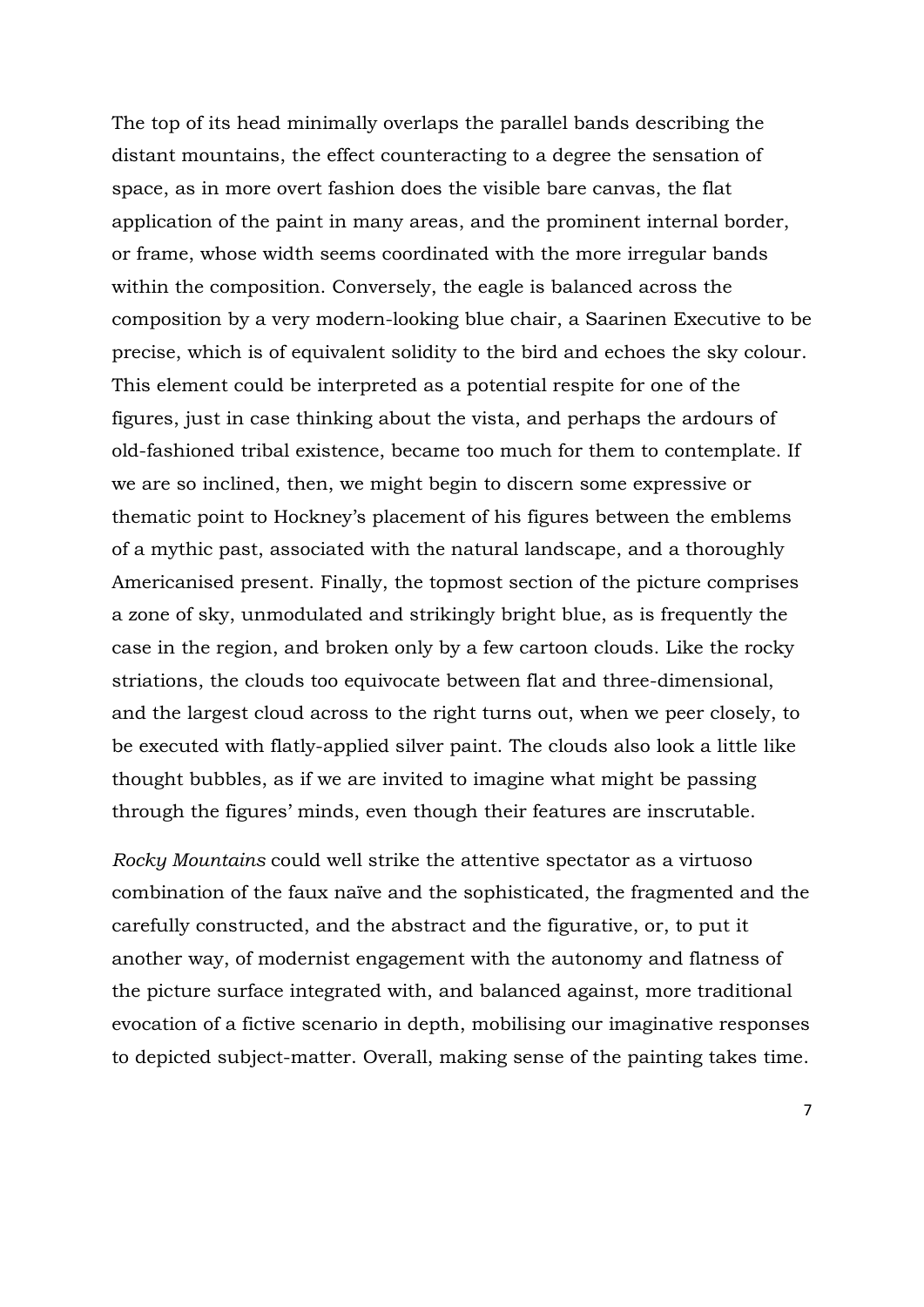Equally, the diverse components seem to cohere thematically around the concept of time, with the contemporary (the chair) and the fleeting (river and clouds) juxtaposed against the primordially remote (the rock formations), with such extreme opposition mediated by the shorter-term unfolding of human history (the Indians, of ancient lineage but now in their Americanised guise). In terms of affective charge, several early critics insisted on the persistent ambivalence in Hockney's early work, which employed 'wit as a cover for its serious inclinations'.<sup>8</sup> Robert Hughes perceived an unexpected affinity with Truman Capote, and the 'peculiar combination of nostalgia for innocence with a thin, needling presence of evil'.<sup>9</sup> In 1968 Charles Harrison remarked, less melodramatically, that *Rocky Mountains* came across as 'unmistakeably Hockney, a strange mixture of whimsy in its construction and disturbing reality in its effect'.<sup>10</sup>

Looking back now, over the span of five decades, we need to interrogate how and why Hockney arrived at the distinctive conception of *Rocky Mountains*, and how the picture-making decisions he made were shaped by wider cultural and historical contexts. But the artist's own perspective on such matters should not act as a constraint. Indeed, there is good reason to take our methodological bearings from a remark Hockney made in the preface to his 1976 autobiography: 'It is good advice to believe only what an artist does, rather than what he says about his work... People interested in painting might be fascinated by an artist's statements about their work, but I don't think one can rely on that alone to learn about an artist's work,

<sup>8</sup> *The New Generation: 1964* (London: Whitechapel Art Gallery, 1964), 36 (text by David Thompson).

<sup>9</sup> Hughes, 'Blake and Hockney', 72.

<sup>10</sup> Charles Harrison, 'London Commentary', *Studio International*, January 1968, 36.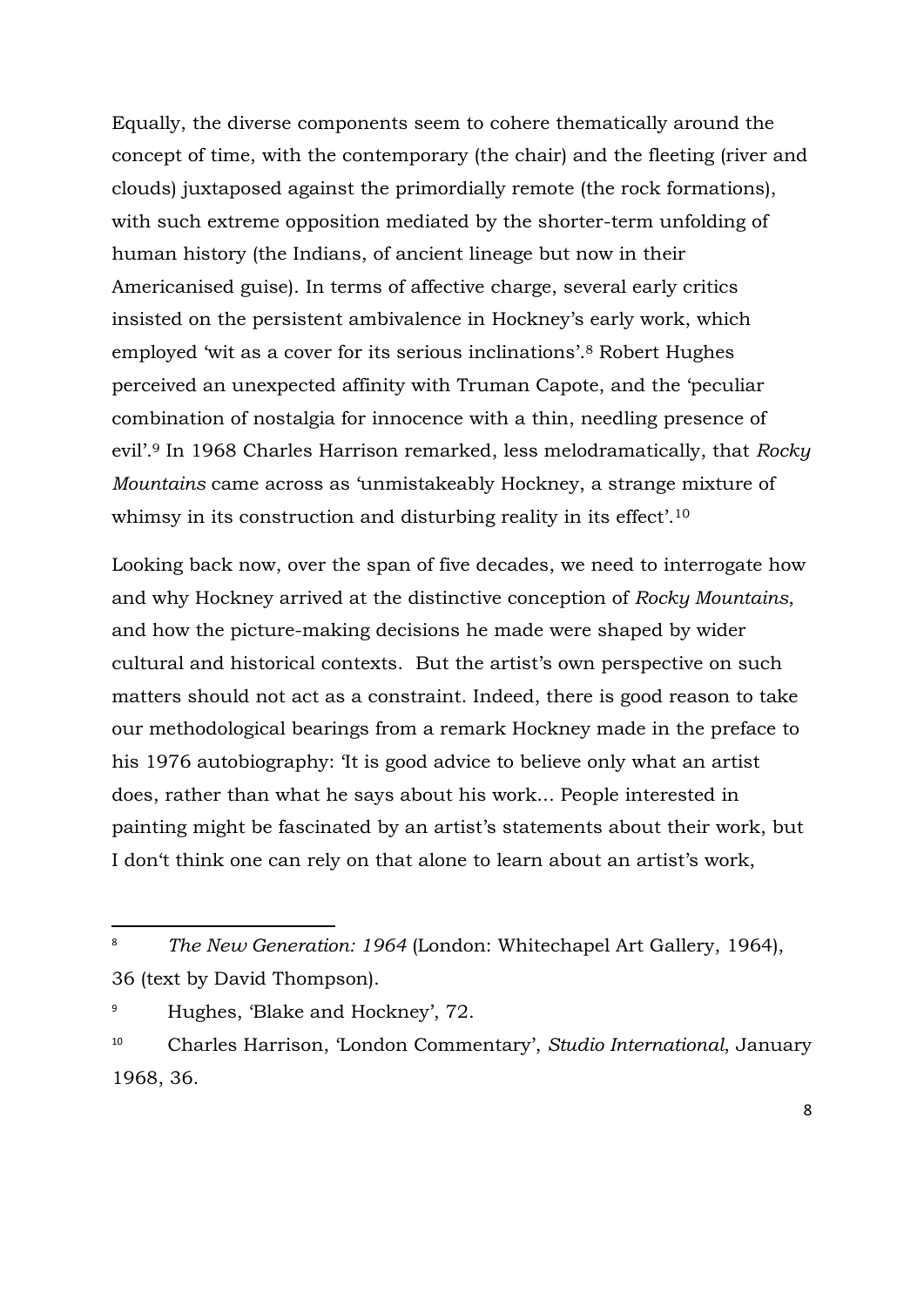which is all trial and error<sup>'.11</sup> The sense that this particular composition was made up to a degree as Hockney went along is apparent from the minimal evidence of under-drawing, and from the visible pentimenti such as the perspectival lines to the bottom right, buried underneath the description of the rock, a feature whose upper-left contour also extends beneath the back of the female figure. Judging by other works from this time, Hockney probably began with a general idea of the picture, previously set down in a drawing and then transferred onto the canvas, which was then elaborated and modified until he felt that the painting 'worked', which perhaps entailed balancing those contradictory qualities that were outlined above within a suitably striking and suggestive image.<sup>12</sup>

Inevitably, there is a gulf between the highly visual thought processes that feed into decisions that a work is finished and worthy to be released into the world, and the commentary which he or she subsequently elaborates when talking to friends, gallery representatives, journalists, collectors and so forth. Introspection is quite likely to shade into rationalisation, hindsight and self-promotion. The supremely articulate Hockney has always enjoyed success, whether intentionally or otherwise, in dictating the terms in which his art is understood and appreciated. Critics have frequently ignored that cautionary remark about paintings coming about as much from improvisation as from some preconceived programme of ideas and intentions, and have insisted upon reading his art through the filter of the engaging commentaries which Hockney then proceeded to supply in the

<sup>11</sup> *David Hockney by David Hockney*, ed. Nikos Stangos (London: Thames & Hudson, 1975), 27.

<sup>12</sup> For an example, see Alan Woods, 'Pictures Emphasising Stillness', in ed. Paul Melia, *David Hockney* (Manchester: Manchester University Press, 1995), 32-3.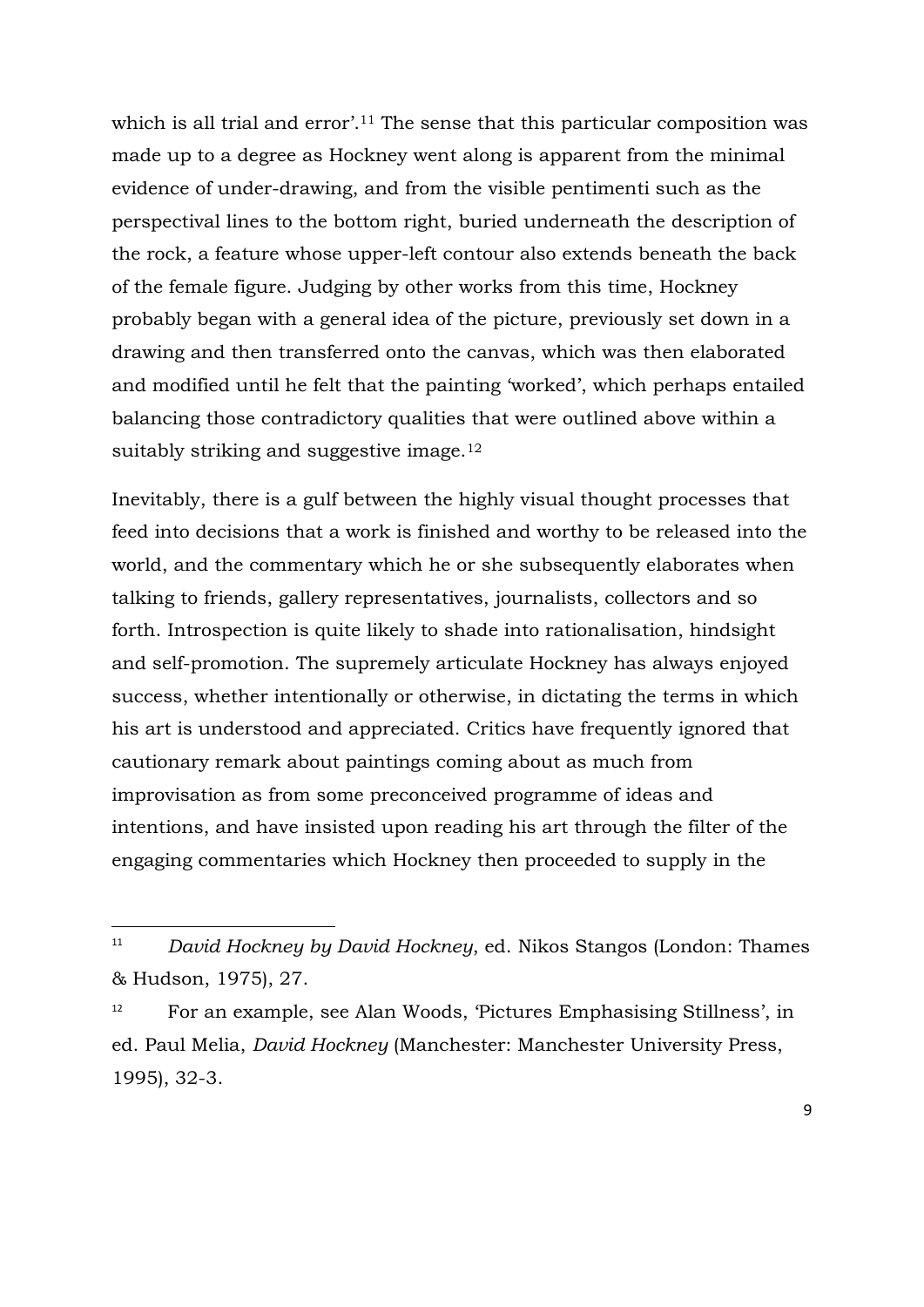main body of his autobiography. That subservience to the proverbial horse's mouth is nowhere more evident than in the literature on *Rocky Mountains*. The relevant account by Hockney runs as follows:

I went back to America to teach at the University of Colorado, in Boulder, which is an attractive campus on the edge of the Rocky Mountains. I was given a studio that had no window to look out of, no windows to view the Rocky Mountains. Not being able to see them reminded me of *Flight into Italy – Swiss Landscape*. Here I am, surrounded by these beautiful Rocky Mountains; I go into the studio – no window! ... So I painted *Rocky Mountains and Tired Indians*. The whole picture is an invention from geological magazines and romantic ideas (the nearest Indians are at least three hundred miles from Boulder). The chair was just put in for compositional reasons. And to explain its being there I called the Indians 'tired'. In the bird there's a bit of illusion: it's a wooden bird.<sup>13</sup>

That whimsical anecdote about not having a studio window is the passage that has been endlessly recycled, as though in itself it explained anything revealing about the genesis and affect of the painting.

As a starting point, it may be helpful to view *Rocky Mountains* as 'an invention', serving to distil into a single image Hockney's varied memories of the American southwest. The obvious precursor to *Rocky Mountains* in his work is *Arizona* (1964), a more immediate and perhaps more illustrative product of the road trip he had enjoyed the previous summer. This likewise features the weathered forms of bare rock, as well as storm clouds, and a boulder and American Indian in the foreground, balanced around the road snaking back through the landscape.<sup>14</sup> Here, as in *Rocky Mountains*, the

<sup>13</sup> *David Hockney by David Hockney*, 101.

<sup>14</sup> *David Hockney by David Hockney*, 111 (plate 111).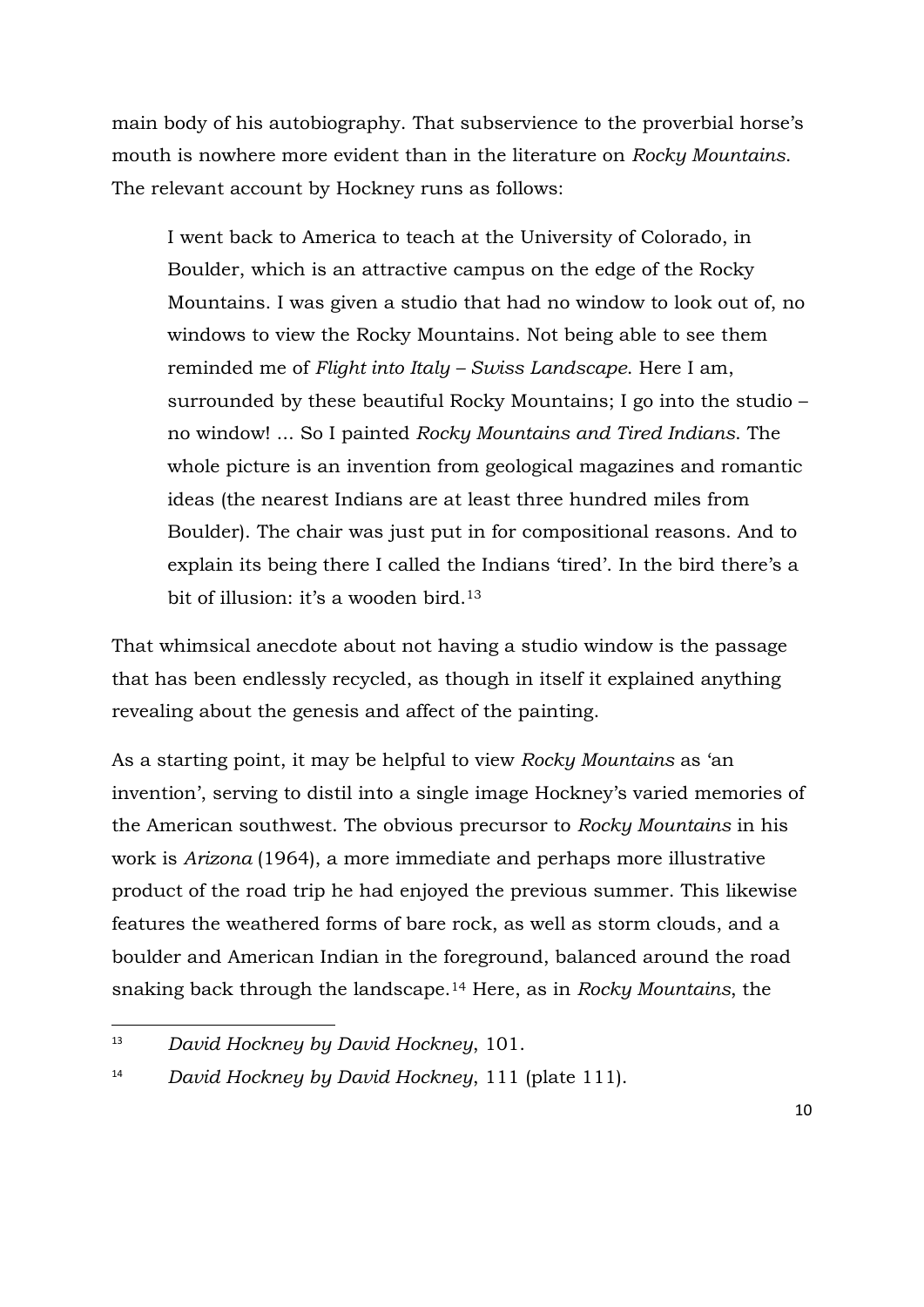acknowledged allusion in the landscape to graphic conventions familiar from, say*, National Geographic* or other educational magazines was rooted, we might surmise, in Hockney's perception that the unusually regular, coloured strata characteristic of this particular region were in themselves visually akin to geological diagrams. Nature had evidently seen fit to supply its own didactic exposition of long-term patterns of evolution in the earth's physical surface that dwarfed the story of human occupancy.<sup>15</sup>

The 1965 picture appears more child-like than *Arizona*, as though assembled with little thought from an array of disparate images and pictorial languages. The apparent lack of artistic refinement might be taken to signify the triteness of the current construction of the southwest in the popular American imagination, those 'romantic ideas' to which Hockney also alluded. The elements add up to a compendium of the clichés about the region purveyed by the local tourist board – intense blue skies, interrupted occasionally by fierce rain storms; the rolling formations of an arid desert, and the geological layers of 'painted desert'; verdant pasture and woodland in other parts; weird cactus plants; the accoutrements of American Indian culture, and its current representatives. The general fragmentation and simplification of *Rocky Mountains* implies that we nowadays experience such places through the filter of postcards or illustrations in magazines and brochures, and in more literal terms through the window of a car passing swiftly through. The frame and white border make unmistakable reference to popular visual culture, reinforced by the exaggerated, artificial-looking colours.<sup>16</sup> According to Andrew Causey: 'The line frame surrounding the picture is a graphic designer's device, used in postcards and reproductions

<sup>15</sup> Andrew Causey, 'Mapping and Representation', in Melia, *David Hockney*, 89-110.

<sup>16</sup> Causey, 'Mapping and Representation', 94.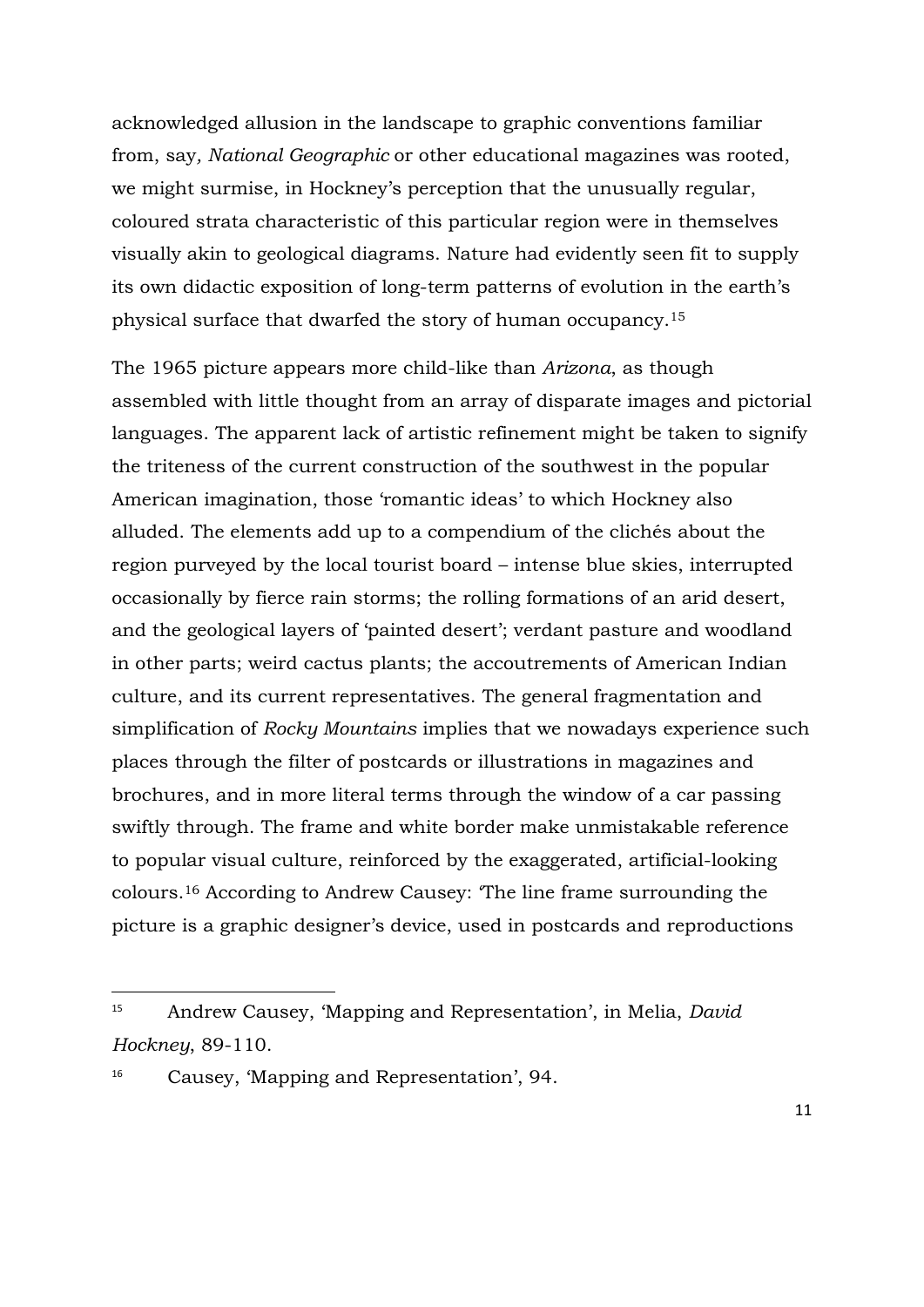as pictorial inverted commas to define the sense that something is worth recording, and to make it available as a souvenir or memento'.<sup>17</sup> Such an allusion brings Hockney within the loose orbit of Pop Art. Indeed, one of Hockney's closest Pop affinities is that between the fake gestural mark describing the muddy river in *Rocky Mountains* and those in Roy Lichtenstein's carefully-wrought, equally ironic Brushstrokes series that likewise dates from 1965. But, generally, there is a more emphatic distance in Hockney's work from his vernacular source material. Moreover, compared with mainstream Pop's derivations from mass urban culture, Hockney's subject-matter here is notably idiosyncratic, as if to assert that it took an outsider from overseas to take an interest in the vast, largely empty centre of America which affluent sophisticates on the east and west coasts tended to ignore. For reasons beyond their control, contemporary American Indians perhaps symbolised for the artist the wider state of estrangement from nature that he saw, with a certain wry amusement, as characterising modern life in America, a corollary of the growing engagement with superficial sight-seeing amongst the well-heeled middle classes.

The Indians' presence certainly lends the painting an undertone of pathos that serves to undermine the usual connotations of noble savagery that characterized representations of the indigenous culture at this time. In Arizona or New Mexico, if we follow Hockney's reference to Indians 300 miles away, the artist had doubtless confronted the spectacle of real-life native Americans mingling uneasily with the wider community, hawking souvenirs in towns and on their allocated reservations, and all too often locked into significant social and economic problems. Wider awareness of their plight would lead to the passing of the Indian Civil Rights Act in 1968, to deal with specific problems not addressed in the recent, more general Civil Rights

<sup>17</sup> Causey, 'Mapping and Representation', 94.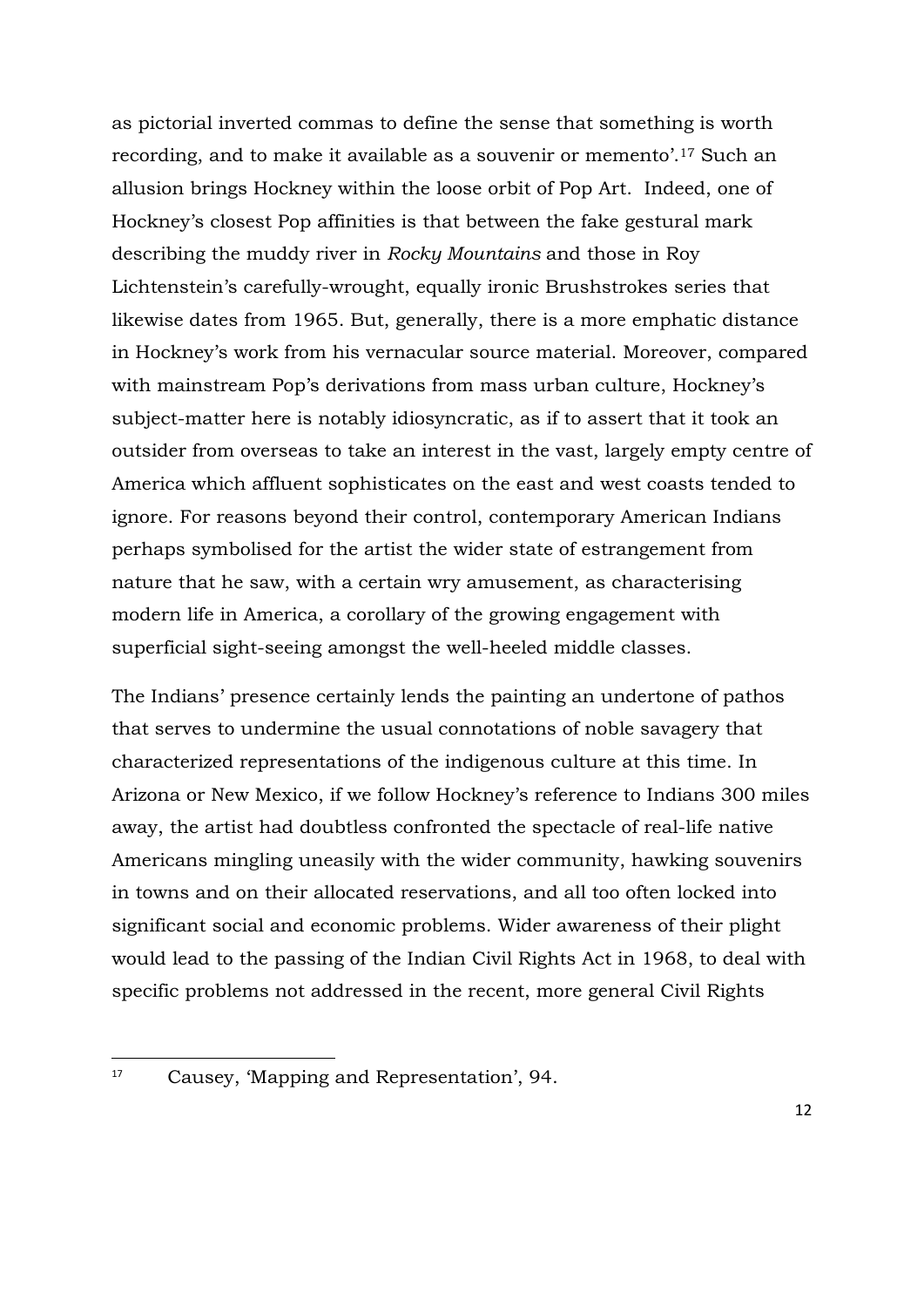legislation. In his 1965 novel *Stepping Westward*, already cited, Malcolm Bradbury noted with a comparable sense of irony the coexistence of Wigwam Motel (which consisted 'entirely of wigwams – each with their own boxspring beds and television') in his fictional version of a Southwestern University city, while on the road beyond its boundary one could encounter 'Indian dwellings of corrugated iron and tar-paper formed small mounds in the desert sand' and 'an old truck, the back laden with junk and Indians. A sign beside a shanty said NAVAJO RUGS'.<sup>18</sup>

It must, in truth, have been hard not to be aware of the gap between reality and image, especially for British visitors brought up on a diet of 'cowboys and indians' movies and TV shows. Equally, postcards and the like, then as previously, tended to show Indians against a backdrop of their ancestral landscape, a formula echoed in *Rocky Mountains*. Headdresses, wigwams and so forth were the staple of popular representations, rendering the culture suitably picturesque. Hockney's figures, by contrast, look to have gone native – or rather gone un-native, so to speak, adopting the dress and, by implication, the banal lifestyle and mindset of modern white Americans. The couple look down at heel, a mere shadow of the mythic braves who had inhabited the distant mountains, living in proverbial harmony with natural spirits. In that sense, *Rocky Mountains* marks a pointed departure from *Arizona*, or from the treatment of Indian imagery in *Ethnic Minority* (1964) by his travelling companion Patrick Proctor, which offers an uncritically primitivist perspective on figures cast as timeless and spiritually-charged.<sup>19</sup>

In *Rocky Mountains,* Hockney's eagle may be an identifying attribute, but it reads too as a poignant symbol of a living indiginous culture now reduced to

<sup>18</sup> Bradbury, *Stepping Westward*, 10 and 403-4.

<sup>19</sup> Reproduced (but without accompanying commentary) in Ian Massey, *Patrick Proctor: Art and Life* (Norwich: Unicorn, 2010), 76.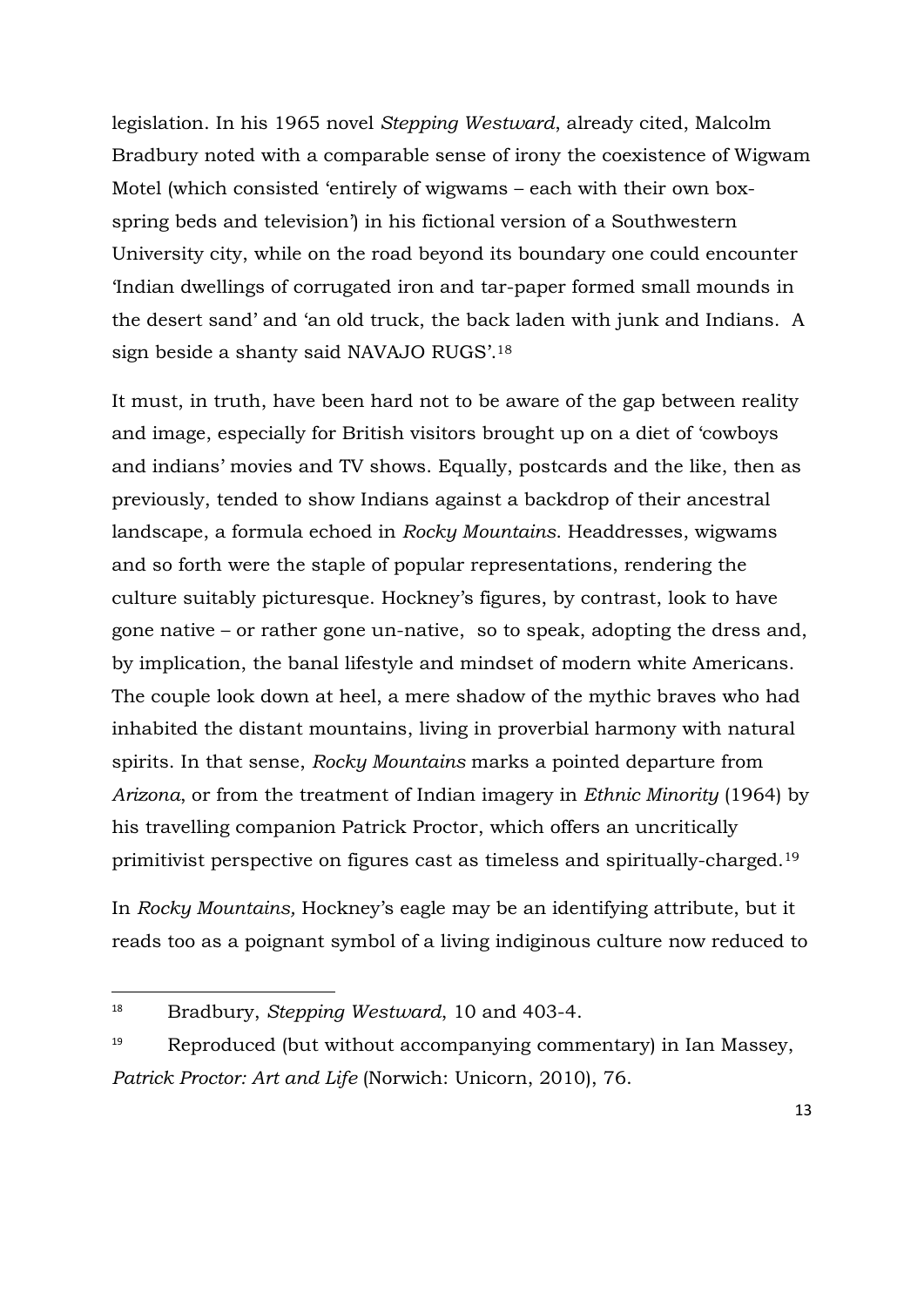heritage and aesthetic spectacle. Perhaps the expression on its face is really one of disappointment. The image looks to derive from a black and white photograph, but in its visual isolation it also recalls the cover of Cottie Burland's *North American Indian Mythology*, which appeared in 1965 and would have been easy for Hockney to spot in local bookstores.<sup>20</sup> Such a publication could more generally have reinforced his sense, as a foreigner and as an inevitably naïve observer, that the traditional Indian way of life of popular clichÈ was becoming increasingly remote from everyday experience. The year of the painting also saw the publication of Roy Harvey Pearce's *Savagism and Civilisation: A Study of the Indian and the American Mind*, a landmark study of the pervasive role of cultural stereotypes and clichés in white responses to the indigenous peoples over the centuries.<sup>21</sup> It is hard to gauge whether Hockney was politically engaged and motivated, but *Rocky Mountains* can be located in some sense within the emergent shift in attitudes towards the American Indian community that underpinned the more robust positions dominant in recent decades.

Hockney's reading does at any rate seem relevant to the title of our picture. The artist's own explanation seems a little pat - that he simply called the Indians 'tired' to go with the chair. *Rocky Mountains and Tired Indians* is a mellifluous phrase, and, as noted, a suitably literal, deadpan gloss on the imagery.<sup>22</sup> However, consider Bradbury's account of a college town sounding

<sup>20</sup> Cottie Burland, *North American Indian Mythology* (New York: Tudor/London: Hamlyn, 1965).

<sup>21</sup> Roy Harvey Pearce's *Savagism and Civilisation: A Study of the Indian and the American Mind* (Baltimore: John Hopkins, 1965). The book had first appeared in 1953 under a slightly different title.

<sup>22</sup> On Hockney's titling, see Woods, 'Pictures Emphasising Stillness', 39- 40.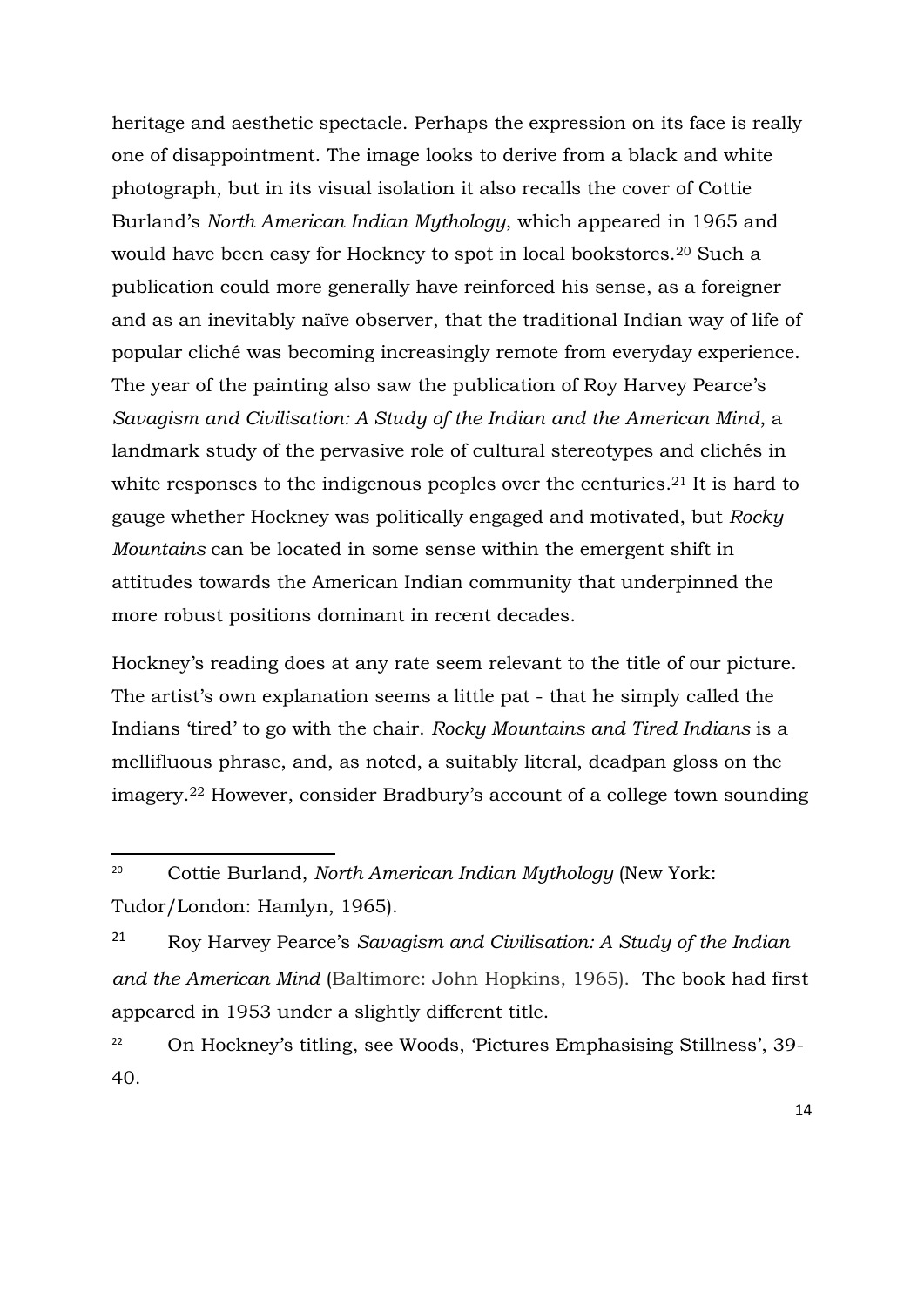not unlike Boulder:

The small town of Party lies in the American heartland somewhere near the point where the various wests collide – where the middle west meets the far west and the south-west the north-west ... a town reclaimed from nothing, captured from one of the least desirable sections of the frontier. It has the air of being settled by those settlers who were too tired to go on, who said, on seeing ahead of them the magnificent range of the Rockies, that they could take no more. The Indians who preceded them in the section were tired and debilitated, horse-less cowardly braves with holes in their moccasins, without an art, without hogans, lax even in their production of arrowheads, a bore to anthropologists.<sup>23</sup>

Hockney's title for his new painting was surely triggered at some level by this specific passage of text. The conjunction of the Rockies and the tired, not to say tedious Indians can hardly be coincidental, especially given that those sentences come, once again, from the prologue to that new Bradbury novel *Stepping Westward*. Hockney could have read the book while the picture was under way, or even after it was finished, and been sufficiently struck by the affinity of theme and mood that he allowed its verbal invention to inform his title. More interesting is the idea that reading the passage came before the picture-making process got under way, and that it stimulated Hockney to distil his own experiences of the various American Wests, developing in paint an ironic, anti-picturesque version of the American Indian trope in popular culture. One can well imagine Hockney identifying with Bradbury's comic mode, given the often tongue-in-cheek bent of his own work to date. *Stepping Westward* proceeds to recount the picaresque adventures of one James Walker, a creative writing fellow at the

<sup>23</sup> Bradbury, *Stepping Westward*, 9.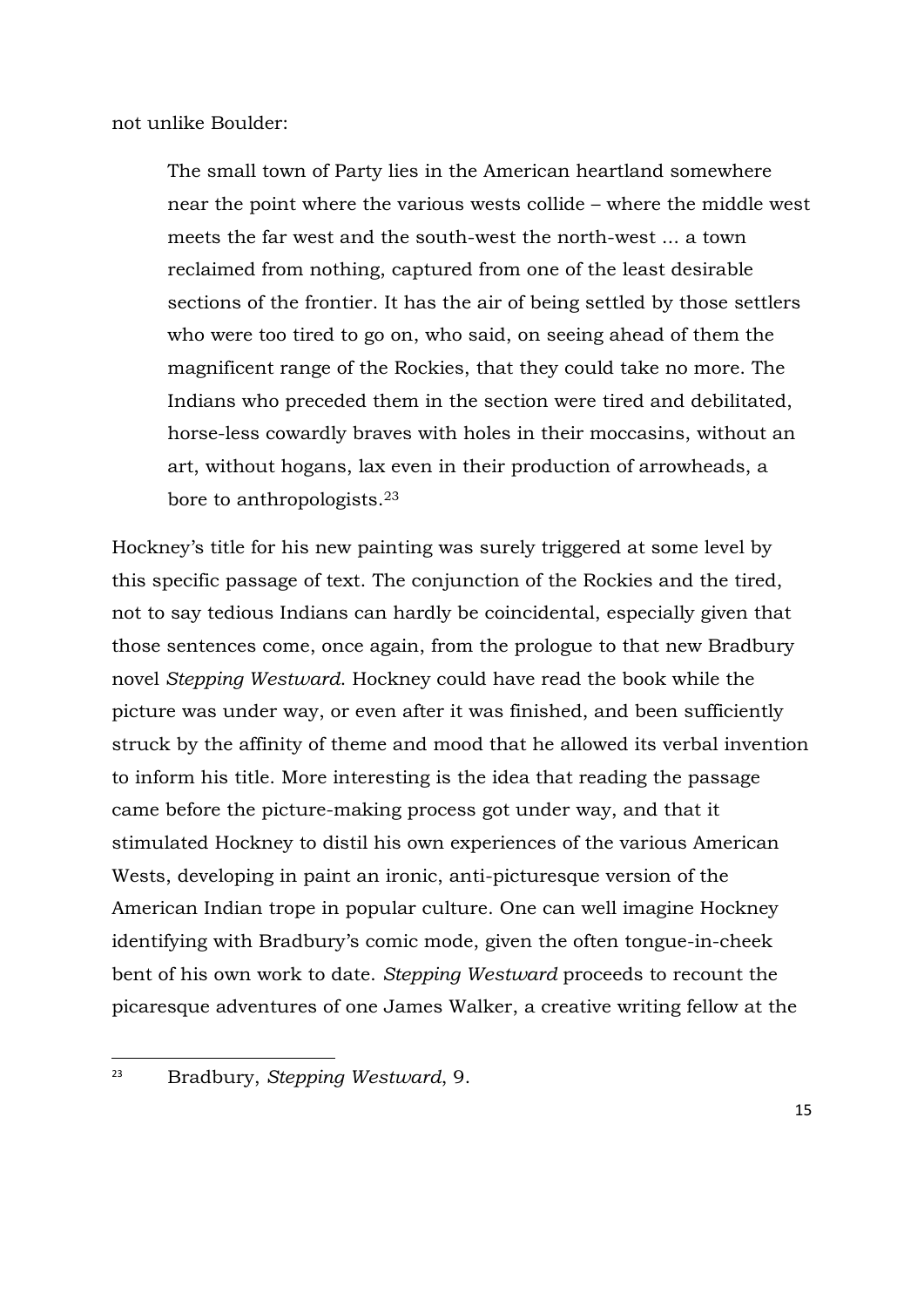fictive mid-western University of Party, whose pursuit of personal and sexual liberation, and search for new beginnings, often have unintended and amusing outcomes. According to Bradbury, commenting on his novel with hindsight: '*Stepping Westward* can be seen as Henry James in reverse; it is British innocence that now goes toward American experience, in the age when Americans did indeed seem to have the future of the planet in their hands'.<sup>24</sup> Hockney's idiom is arguably another articulation of a selfconscious British innocence and distance, a mental equivalent to the Harris tweeds that Brits donned on their Grand Tour to America, in the face of the unfamiliar and often disconcerting spectacle that was modern America.

The playful dimension of *Rocky Mountains* might also remind us that Hockney was an enthusiastic admirer of the poetry of W.H. Auden, whose iconic status as a gay man was no doubt part of his appeal. Hockney has always been partial to the couplet from Auden's poem 'Letter to Lord Byron', as an antidote to the pervasive influence of abstraction and formalist aesthetics: 'To me, art's subject is the human clay/And landscape but a background to a torso'.<sup>25</sup> The sentiment applies to *Rocky Mountains*, though Hockney's figurative imagery seems remote from Auden's torso, with its heroic or alternatively erotic connotations. One can also imagine him responding to the bittersweet idiom of much of Auden's later poetry, as in the anti-pastoral 'Bucolics' sequence from the early 1950s. The opening lines of 'Mountains' provide a striking parallel to the imagery and deflating tone of Hockney's depiction of the Rockies:

I know a retired dentist who only paints mountains. But the Masters seldom care

<sup>24</sup> http://www.malcolmbradbury.com/fiction\_stepping\_westward.html 25 Quoted, for example, in Hockney's statement for *English Art Today, 1960-76* (Milano: Electa, 1976), 98.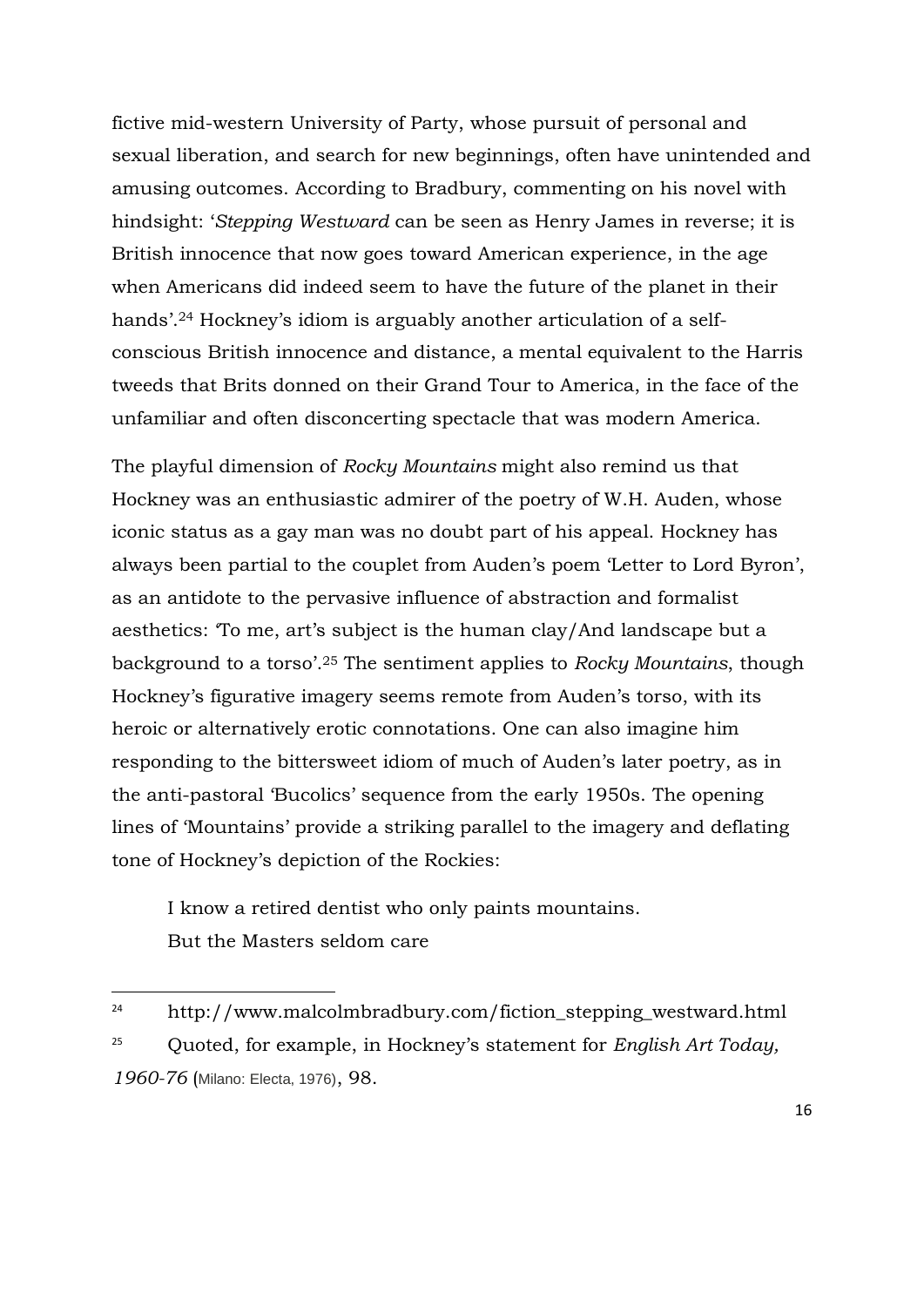That much, who sketch them in beyond a holy face

Or a highly dangerous chair.<sup>26</sup>

It is not known what artists Auden had in mind, but Hockney's chair looks dangerous indeed, having only two legs (the effect of which is also to diminish the chair's perspectival disruption of the picture surface). The item of furniture likewise serves to keep the natural environment at bay, best experienced as ornamental backdrop or vista, even, it transpires, by today's native Americans. In other words, the chair was surely inserted, as suggested above, for thematic as well as the compositional reasons that Hockney acknowledged.

*Rocky Mountains* is a striking instance too of the artist's visual eclecticism. Within the trial and error involved in the making of pictures, recollections of experiences in the wider world clearly interacted in a very productive way, for Hockney, with memories of works seen in galleries or in books and magazines. Indeed, the montage character of *Rocky Mountains* is also symptomatic of its being a tissue of quotations, to recycle a phrase. In the first place, the conception is firmly rooted in aspects of his own practice. *Rocky Mountains* seems not just a distillation of recent travel experiences, but also the summation of a strand in Hockney's work to date, preceding the emphatic shift in 1966 towards the more naturalistic idiom that dominated his work during the second half of the decade (announced in a work like *Peter in Nick's Pool* from that year). As he explained, the new work was a specific reprise of *Flight into Italy* from 1962, not just because the windowless space in Rockies country brought to mind the experience of being in the back of a moving van and not really being able to see the Alps, as he and his friends drove through them. *Flight into Italy* equally offered a

<sup>26</sup> Edward Mendelson, ed., *W.H. Auden: Selected Poems* (London: Faber & Faber, 1979), 206.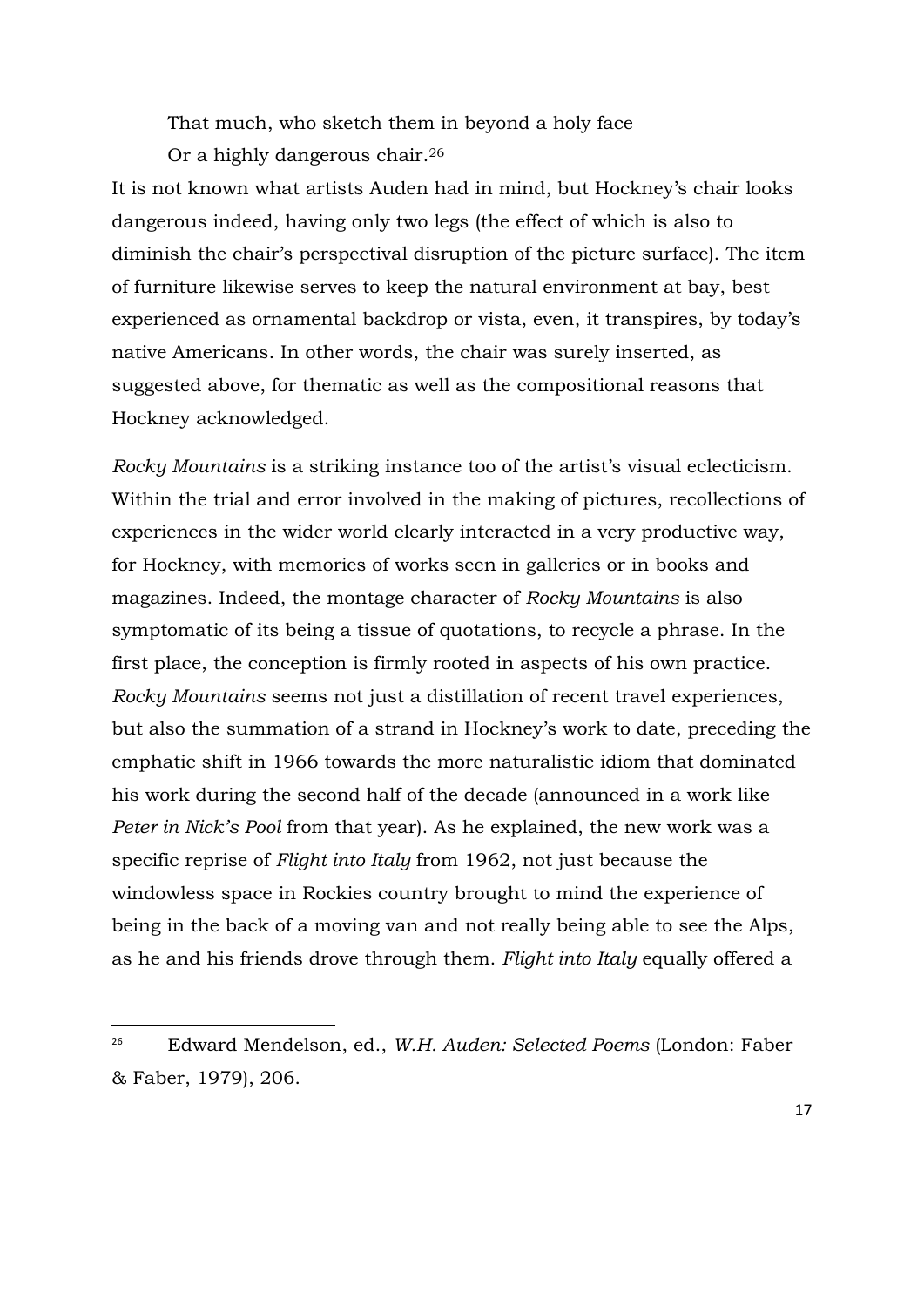precedent for the admixture in of diverse ways of applying paint, the extensive use of bare canvas, and the diagrammatic mountains in the background. More broadly, *Rocky Mountains* can be seen as a variation on a type of flat, frontal composition, with figures presented in profile and oriented from right to left, that Hockney had established in *A Grand Procession of Dignitaries in the Semi-Egyptian Style* (from 1961). This was one of the four so-called 'Demonstrations of Versatility' that he included in the 'Young Contemporaries' student exhibition in London the following February.<sup>27</sup> The formal figure style of Egyptian art is subsequently echoed in paintings like *The First Marriage (A Marriage of Styles)* and *The Second Marriage*, both of 1962, and in other pictures thereafter, including *Rocky Mountains*, where the pair of figures are direct descendants of the couple in *The First Marriage*.

The marital theme is pervasive in the funerary imagery encountered in ancient Egyptian sculpture and painting, which Hockney studied in reproduction and first hand in the British Museum, Berlin and, in 1963, the Cairo Museum.<sup>28</sup> His invitation to visit Egypt in 1963, at the behest of the *Sunday Times* magazine, was sparked no doubt by his overt engagement with its ancient artistic traditions. *Rocky Mountains* compels us to consider the force of that allusion in the context of a work depicting American Indians. Hockney may, for instance, have been struck by the ubiquitous

<sup>27</sup> Hockney's inspiration for that work is said to have come from 'Waiting for the Barbarians', by the Egyptian poet C.V. Cavafy: see Marco Livingstone, *David* Hockney (London: Thames & Hudson, 1981), 39.

<sup>28</sup> See the drawing *Rehotpe and his Wife Nofret sat in a Glass Case at the Cairo Museum* (1963), reproduced in Ulrich Luckhardt and Paul Melia, *David Hockney: A Drawing Retrospective* (London: Royal Academy of Arts/Thames and Hudson, 1995), catalogue no. 27.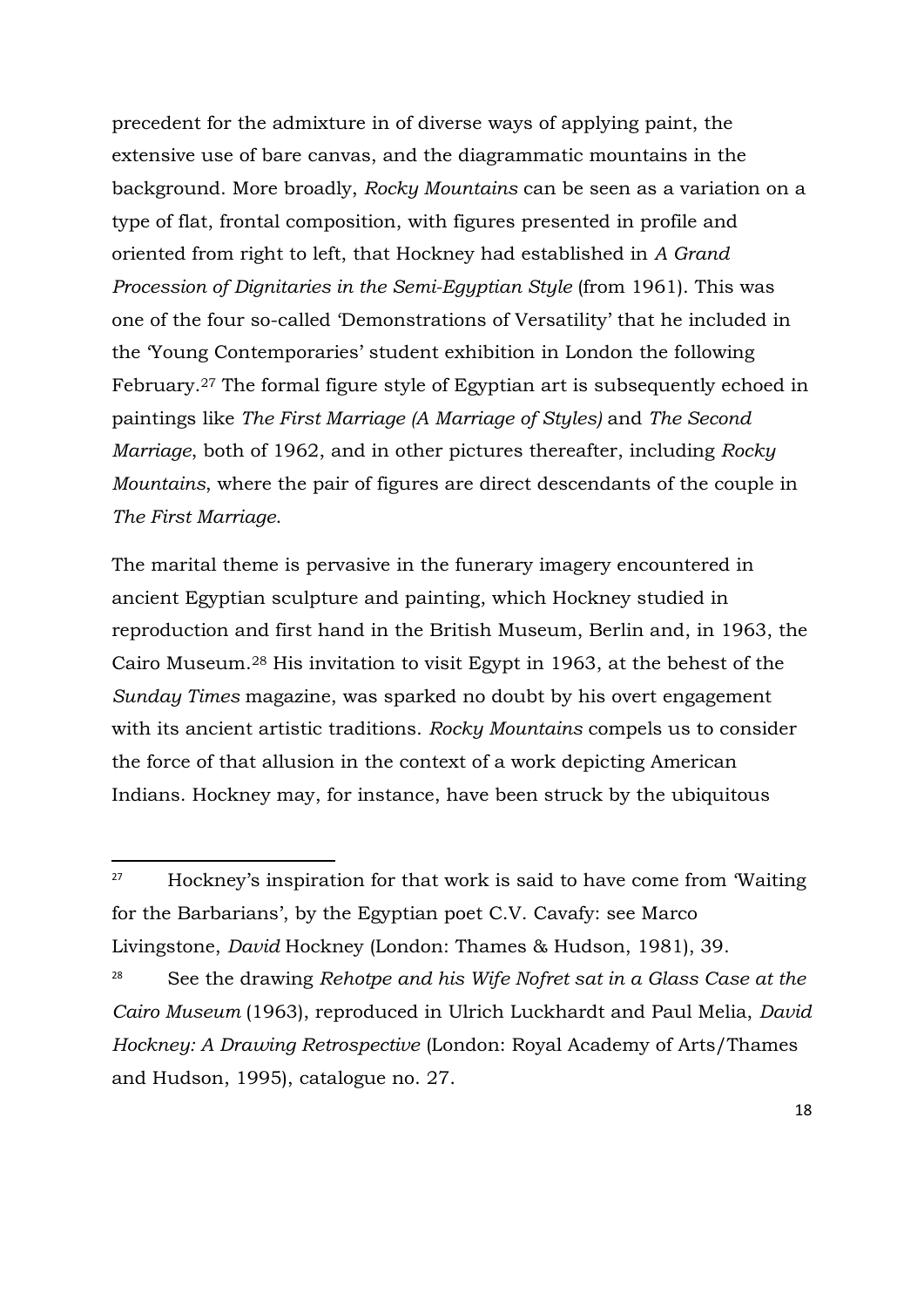animal and bird imagery in both Egyptian and tribal American art, and also the shared aesthetic impulse towards stylisation. But the common ground could equally have been the gulf in each culture between mythic aura and present-day reality. Perhaps Hockney perceived the southwest US as analogous in some ways to modern Egypt. Both places were hot and dry, with striking natural or man-made formations, and both presented the spectacle of incongruous residues of a glorious civilisation lingering on amidst an impoverished and down at heel modernity (as in Hockney's *Great Pyramid at Giza with Broken Head from Thebes* of 1963, a compositional and thematic precursor to *Arizona*). The couple in one of his Cairo street scenes, in traditional costume but placed against the emphatically contemporary trappings of a political poster and Shell garage, offer a striking precedent for the imagery and expressive tenor of *Rocky Mountains*. <sup>29</sup> The conjunction reinforces the idea of Hockney as a painter of the bathos of modern life, rather than any Baudelairean heroism.

When extending his latter-day Egyptian idiom in 1965, Hockney incorporated reference to further visual models, both past and present. This extended to contemporary abstraction. In 1976 Hockney acknowledged that there was 'lots of abstract painting I have loved', but claimed this had not been an influence on his work, surely an oversimplification made with hindsight, when his sceptical attitude towards abstraction had hardened.<sup>30</sup> Elsewhere in the autobiography, he recalled that in 1964 he still 'wanted to be involved, if only peripherally, with modernism'.<sup>31</sup> In *Rocky Mountains* the combination of diverse diagrammatic elements, surrounded by bare canvas

<sup>29</sup> *Shell Garage, Luxor* (1963), reproduced in Luckhardt and Paul Melia, *David Hockney*, catalogue no. 26.

<sup>30</sup> *David Hockney by David Hockney,* 123.

<sup>31</sup> *David Hockney by David Hockney,* 100.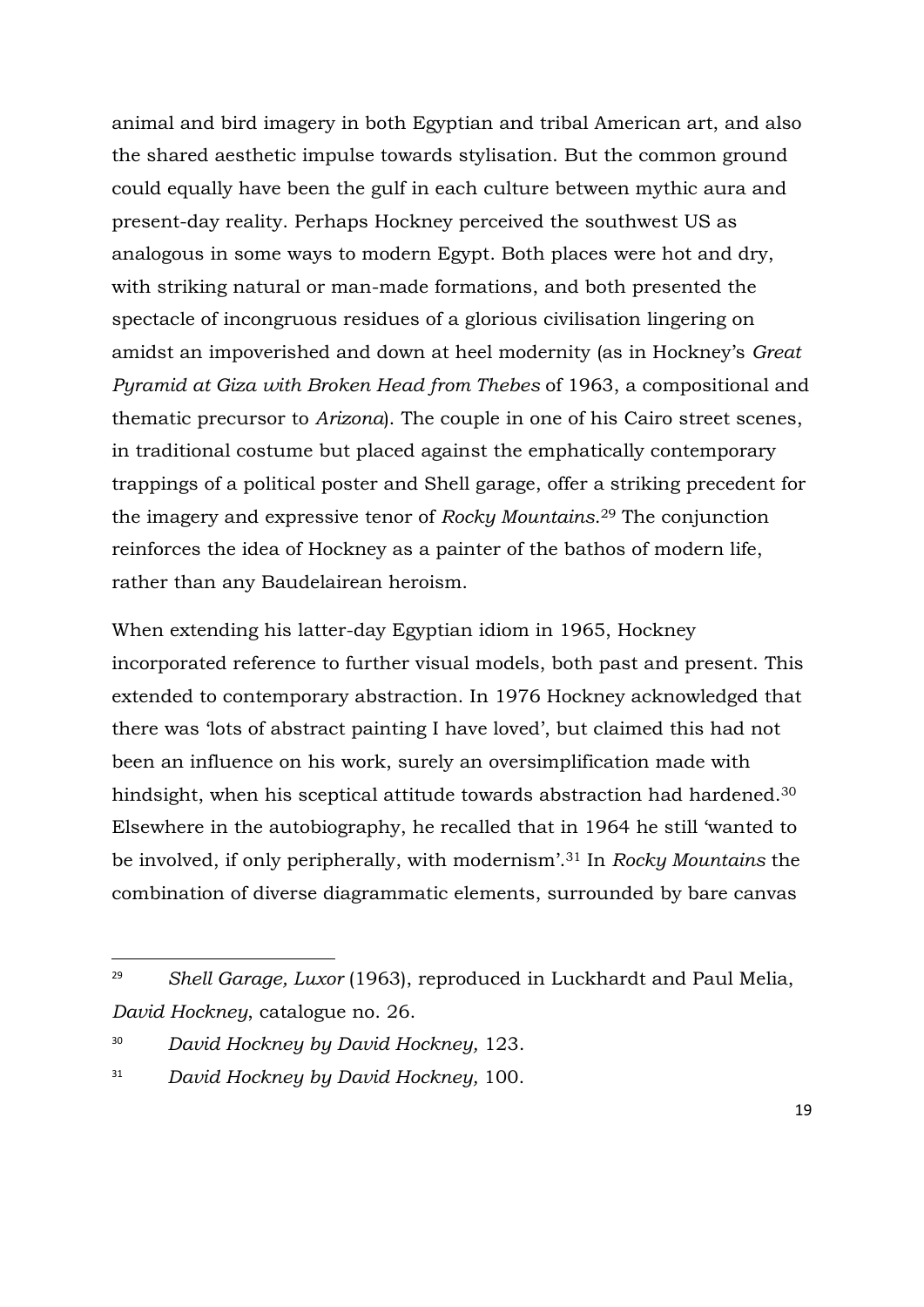and moving in and out of spatial illusion, brings vividly to mind the largescale abstract paintings of Bernard and especially Harold Cohen, two artists associated with the 'Situation' group of young British abstract artists, with its strong transatlantic allegiance. Hockney's awareness of Harold Cohen, a rising star, would have been heightened by the retrospective staged at the Whitechapel Art Gallery, London in May to June 1965, just before Hockney for the USA. This featured relevant works from 1963 such as *Conclave* and *Before the Event*, and gave rise to a catalogue that quite solemnly discussed the layout of the paintings as metaphors for the mind and the processes of memory.<sup>32</sup>

Likewise, the fictive red river in *Rocky Mountains* looks like a careful, representational elaboration of the spontaneous-looking poured marks, played off against the bare canvas that they stain, which had featured in Kenneth Noland's abstracts from around 1960, recently shown at Kasmin's London gallery.<sup>33</sup> Indeed Hockney commented that the main body of his work from 1965 was 'influenced by American abstractionists, particularly Kenneth Noland, whom I'd got to know through Kasmin who was showing him. I was trying to take note of those paintings...'.<sup>34</sup> If the annual Hockney shows were a mark of friendship and admiration on the dealer's part, as well as a reliable source of income, the Kasmin Gallery was otherwise operating

<sup>&</sup>lt;sup>32</sup> Collections Scottish National Gallery of Modern Art, Edinburgh and Tate, respectively; *Harold Cohen* (London: Whitechapel Art Gallery, 1964). 33 For examples, see Diane Waldman, *Kenneth Noland: A Retrospective*  (New York: Solomon R. Guggenheim Museum, 1977), 50-56 and 121-123. Shows at the time included *Kenneth Noland: Paintings 1959-62* (London: Kasmin Limited, April 1963); *Kenneth Noland: New Paintings* (London: Kasmin Limited, April 1965).

<sup>34</sup> *David Hockney by David Hockney,* 88 and 100-101.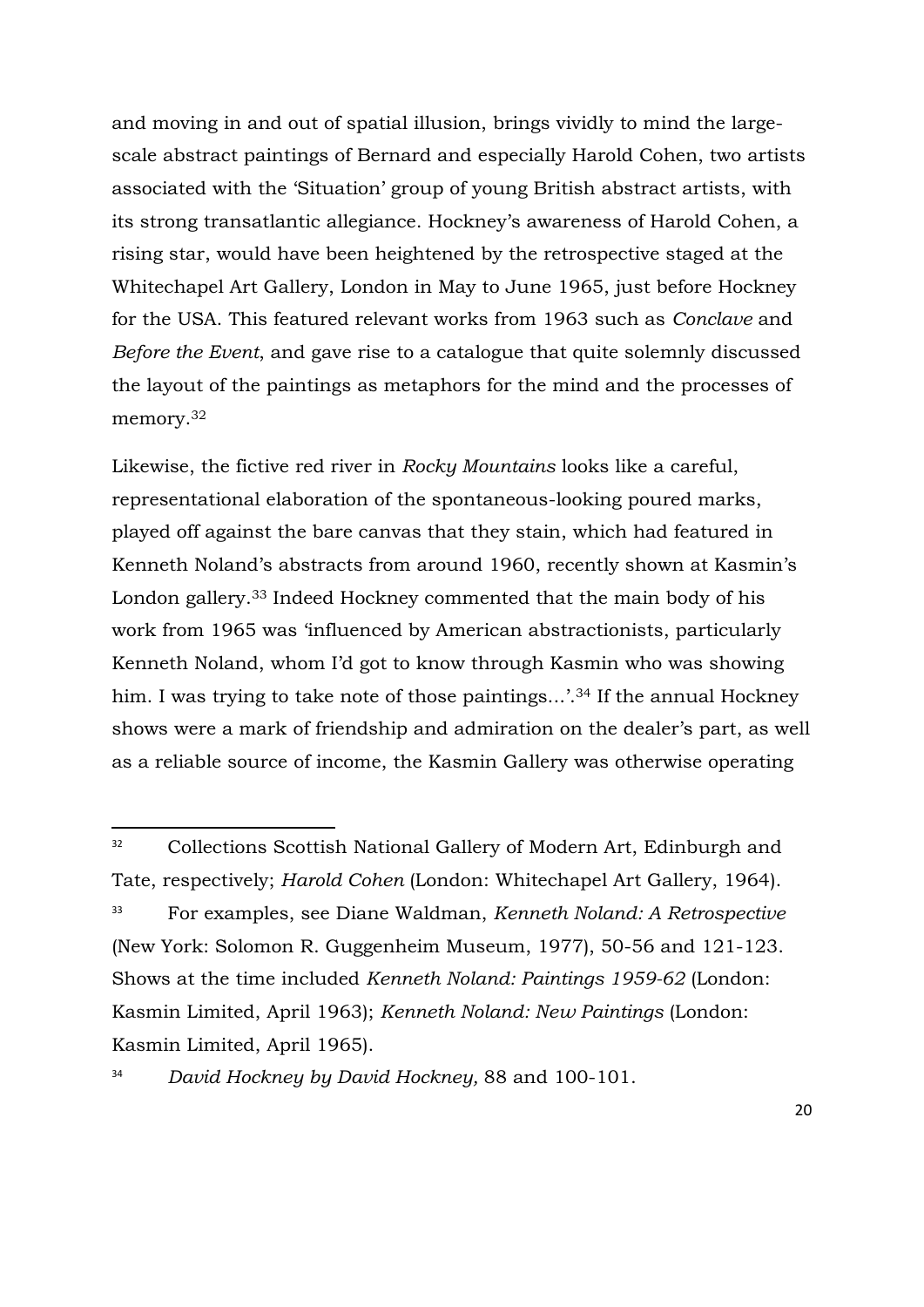as the main British outpost for the kind of American 'Post-painterly abstraction', that crystallised early in the new decade as an antidote to the ubiquitous Abstract Expressionism of the late 1950s and the upstart Pop Art movement. The new abstract aesthetic had been promoted since around 1960 by Clement Greenberg, as the onward march of modernism, and was anointed by a major group exhibition he curated, opening at the Los Angeles County Museum of Art in spring 1964 before touring elsewhere in North America.<sup>35</sup>

Noland and the late Morris Louis represented the more purist wing of Postpainterly abstraction. But in the work of artists like Helen Frankenthaler or Fridel Dzubas, both also shown during the mid-1960s at Kasmin, a type of colourful, stained, cropped, improvised abstraction was frequently associated with sensations of space, light and colour redolent of the natural landscape, a visual equivalence made explicit in the referential titles given by the artists (or their dealers) to many pictures. Frankenthaler's show in 1964, for example, included works such as *Sands* (1964)*,* or *Sun Dial* (1963), the latter illustrated on the exhibition poster.<sup>36</sup> Hockney was probably in Los Angeles at the time, but had other opportunities to view the artist's work. In *Rocky Mountains* there is, to my eye, a willed awkwardness to the irregular, organic shapes, and to the oppositions of bright and muted, flat and

<sup>&</sup>lt;sup>35</sup> The dates of the show in Los Angeles were April 23-June 7, 1964. Hockney was in Los Angeles at the time and presumably visited the exhibition. On Kasmin's Greenbergian sympathies, see Lisa Tickner, '[The](http://oaj.oxfordjournals.org/cgi/content/short/30/2/233)  [Kasmin Gallery, 1963-1972](http://oaj.oxfordjournals.org/cgi/content/short/30/2/233)', *Oxford Art Journal* 30 (June 2007), 263 (note 87).

<sup>36</sup> See *Helen Frankenthaler* (London: Kasmin Limited, 1964); the works noted are in the collections of the Ulster Museum, Belfast and Abbot Hall Art Gallery, Kendal.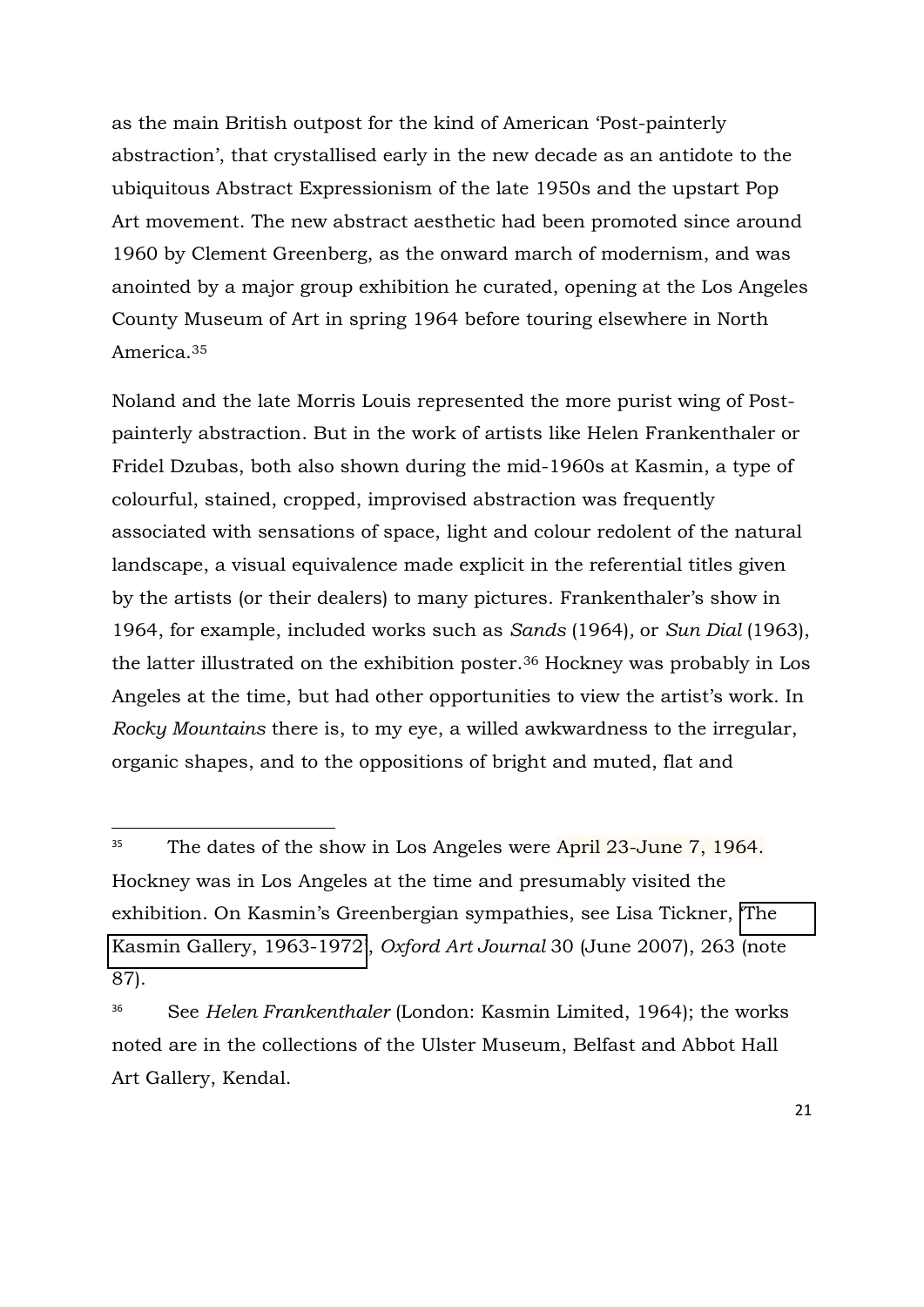textured, within adjacent patches of colour, that resonates with such recent work by Frankenthaler. Hockney can be seen as debunking the doctrinaire critical claims surrounding Post-painterly abstraction, while resourcefully reconciling its devices and methods with a more traditional and legible kind of landscape-based figuration. Then again, the treatment of sky and clouds echoes the clarity and boldness of the late work of Fernand Léger, where abstract simplification is used to confer an ideal order onto subjects from everyday life, although the effect can be unintentionally comical.

In addition, *Rocky Mountains* brings traditional exemplars to mind. It seems to allude with equivalent irony to the idea and formal conventions of Sublime Landscape, a prominent strand in 19th century British and American art. The mode is exemplified by Benjamin Leader's *Autumn in Switzerland* from 1878, a work that Hockney could have been familiar with from the art gallery in Huddersfield, near to Bradford where he grew up. The arrangement of mountains, river and boulder are loosely recapitulated in the Hockney, although again the citation sharpens his wry comment on how the elevated imaginings of Romanticism had come to be debased in the mass tourism that had replaced the aristocratic Grand Tour. Equally, the composition recalls the British portrait genre of a couple in the foreground against a landscape backdrop, epitomised by Gainsborough's *Mr and Mrs Andrews*, a work acquired for the National Gallery in 1960. The sense of proud territorial ownership in the Gainsborough only serves to highlight the sense of loss experienced by the American Indians in the Hockney. In addition to its landscape imagery, the inclusion of the border relates *Rocky Mountains* to a cluster of Hockneys that referred, in his own words, to the 'vastly admired' Villa Aldobrandini cycle by Domenichino (from 1616-18), depicting mythological scenes set in an arcadian setting, a series which once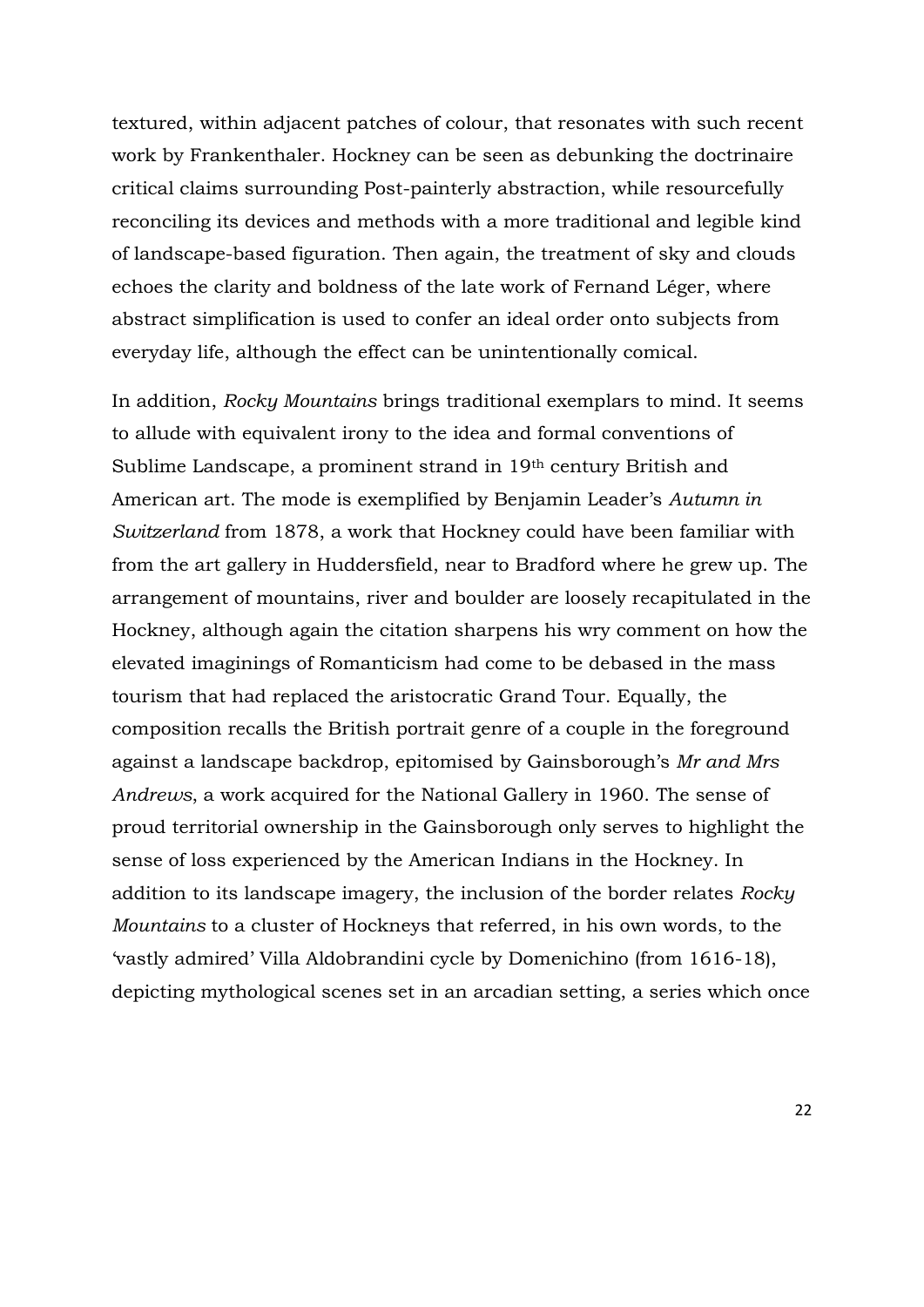again had only recently been acquired for the National Gallery.<sup>37</sup> He was riveted by the overt artifice of these fictive representations of tapestries, executed in fresco for a villa in Frascati, but now transferred onto canvas and displayed as free-standing paintings.

Finally, the two figures in the Hockney make evident reference (though this seems never to have been noted) to the couple who preside over Seurat's *La Grande Jatte* (1884-6), as evident from their orientation, side-on placement, relative positioning and scale, and from details such as the man's hat and the contour of the woman's back, merging into the abstracted folds of her dress. The painting might also be said to recapitulate Seurat's ambition to project a monumental but also slightly mocking take on contemporary life, reflecting in the nineteenth-century artist's case on the airs and graces of the emergent Parisian bourgeoisie. We might go on to identify further allusions to the Seurat, a work which had itself prompted comparisons with the stiffness of Egyptian art when it was first exhibited in Paris.<sup>38</sup> The Hockney approaches the large format of *La Grande Jatte*, which also, of course, contains an internal border. The serious-looking, pipe-smoking, reclining man to the left finds an echo in both the placement and mood of Hockney's sombre, grisaille eagle. *La Grande Jatte* was a familiar enough work in the art-historical canon, but the reference would surely have had a particular point for Hockney, given that his drive through the southwest had ended up in the great northern city of Chicago, where he had visited the 'big

 $\overline{a}$ 

38 Andrew Causey noted a general affinity with Seurat in Hockney's treatment of the human figure in his Californian pictures, noting that the formality of *La Grande Jatte* had been described by Seurat's contemporaries as 'Egyptian' and 'primitive' ('Mapping and Representation', 101 and 103).

<sup>37</sup> Henry Geldzahler, 'Introduction', in *David Hockney by David Hockney,*  21.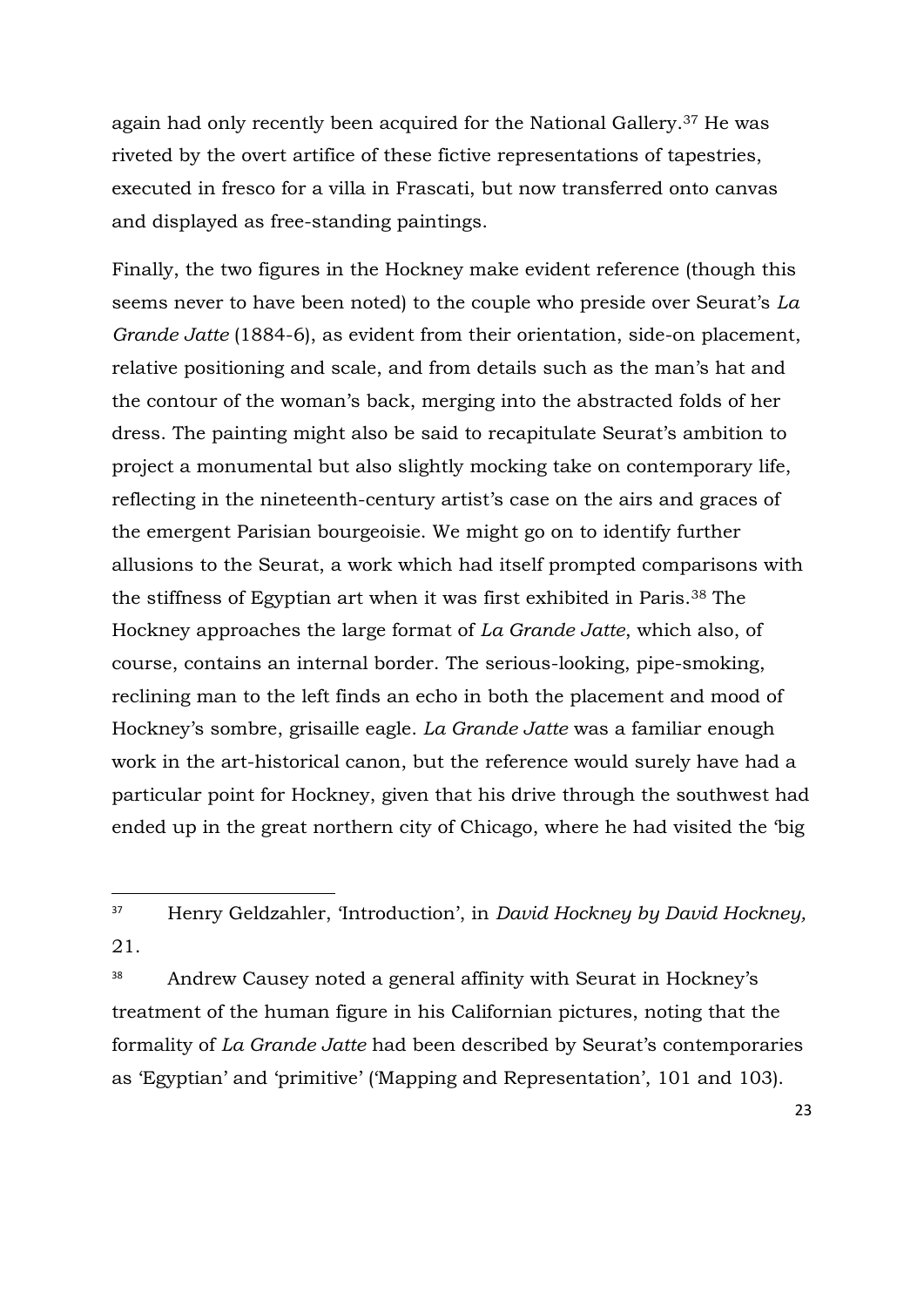museums'. They do not come any bigger than the Art Institute of Chicago, which has long had the good fortune to house *La Grande Jatte*. The allusion was integral, then, to Hockney's sense of *Rocky Mountains* as an 'invention', fusing memories and associations bound up with touring mid-America during the previous summer.

We have seen that multiple scenic, literary and artistic memories converged in the major new painting that Hockney created in Boulder. Certain of the details in my analysis may be wrong, but some such synthesis of otherwise diverse points of departure was surely involved. The point is that the windowless studio, and indeed being in America generally, did not in the least compel the artist to rethink his methods. On the contrary, those circumstances merely encouraged him to carry on being exactly the kind of artist he had become in the early 1960s, to such successful effect, which involved working out of a repertoire of artistic ideas and devices, and incorporating knowing, creative borrowings from all manner of visual and literary sources. Seeking to transpose his immediate sensations of the external world had never been the artist's interest or method. As Guy Brett noted in 1963: 'Almost always Hockney's ideas come from museums, magazines, films, books rather than the more conventional inspirers of paintings – faces, still-lives, people, landscapes'.<sup>39</sup> The constantly reiterated idea that not having that studio window in Boulder was the springboard for *Rocky Mountains* appears seems symptomatic not just of the dominance of the artist's voice in interpretation of his work, but also of the pervasive sense of Hockney as an actual rather than a faux-naïve artist. This article has sought to evoke a more learned and complex figure, whose innocentlooking work was in fact richly informed by reading, looking and reflection.

<sup>39</sup> Guy Brett, 'David Hockney: A Note in Progress', London Magazine 3 (April 1963), 74.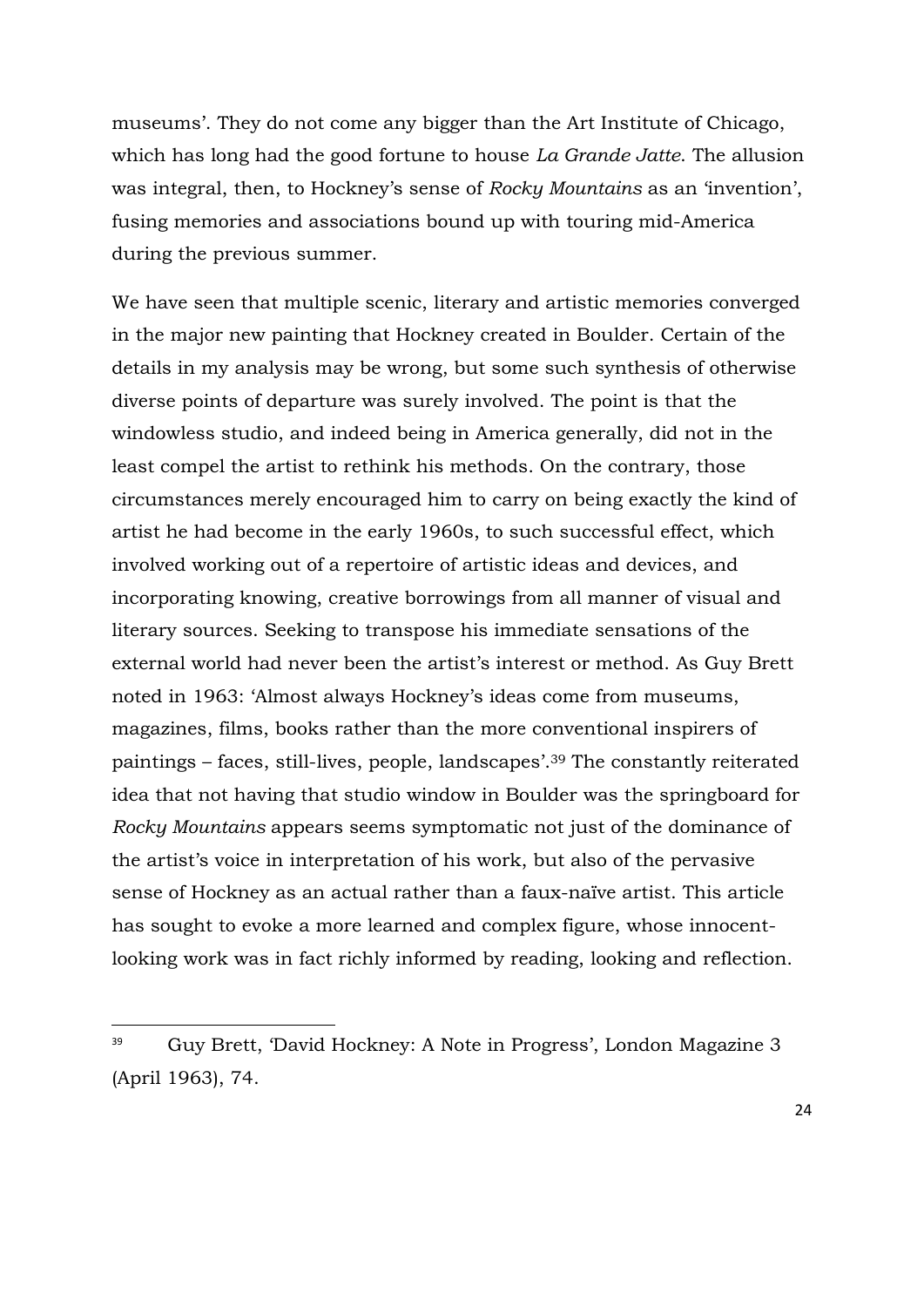A final point may reinforce that argument, although it is admittedly more than a little speculative. To my mind, Hockney's painting triggers a loose visual association with another image in which a figure in Native American Indian garb and another in contemporary dress, wearing a cowboy hat to shield his face from the fierce sun, are set against the backdrop of an arid southwestern landscape. That image shows the legendary German scholar Aby Warburg encountering and investigating Pueblo Indians, or more exactly a Hopi dancer in Oraibi, Arizona, during the course of his own visit to the region in 1896.<sup>40</sup> There are of course notable differences: the prominent Indian accompanying Warburg is male and semi-naked; the main figures are facing the camera rather than side-on; they stand in front of an array of artefacts and other figures; the landscape is more subordinate. Nonetheless, it is not implausible to suppose that Hockney had the photograph somewhere at the back of his mind as he conceived and developed *Rocky Mountains and Tired Indians*. He would certainly have been familiar with the image. His great friend and artistic inspiration R.B. Kitaj was obsessively interested in Warburg and in the scholarly journal which had emanated from the Warburg Institute since its move to London, having fallen under the spell of Edgar Wind while a student at the Ruskin in Oxford. Kitaj's own early paintings were steeped in Warburgian allusions, he and Paolozzi had collaborated on the work *Warburg's Visit to New Mexico* (1960-2). The photograph of 'Warburg and a Pueblo Indian' was reproduced full-page in the catalogue of his first one-man show held at London's

<sup>40</sup> See Edward Chaney, 'R.B. Kitaj (1932-2007): Warburgian Artist', accessible at https://emajartjournal.files.wordpress.com/2012/11/chaneyrb-kitaj-warburgian-artist.pdf; David Freedberg, 'Pathos at Oraibi: What Warburg did not see', accessible at

http://www.columbia.edu/cu/arthistory/faculty/Freedberg/Pathos-at-Oraibi.pdf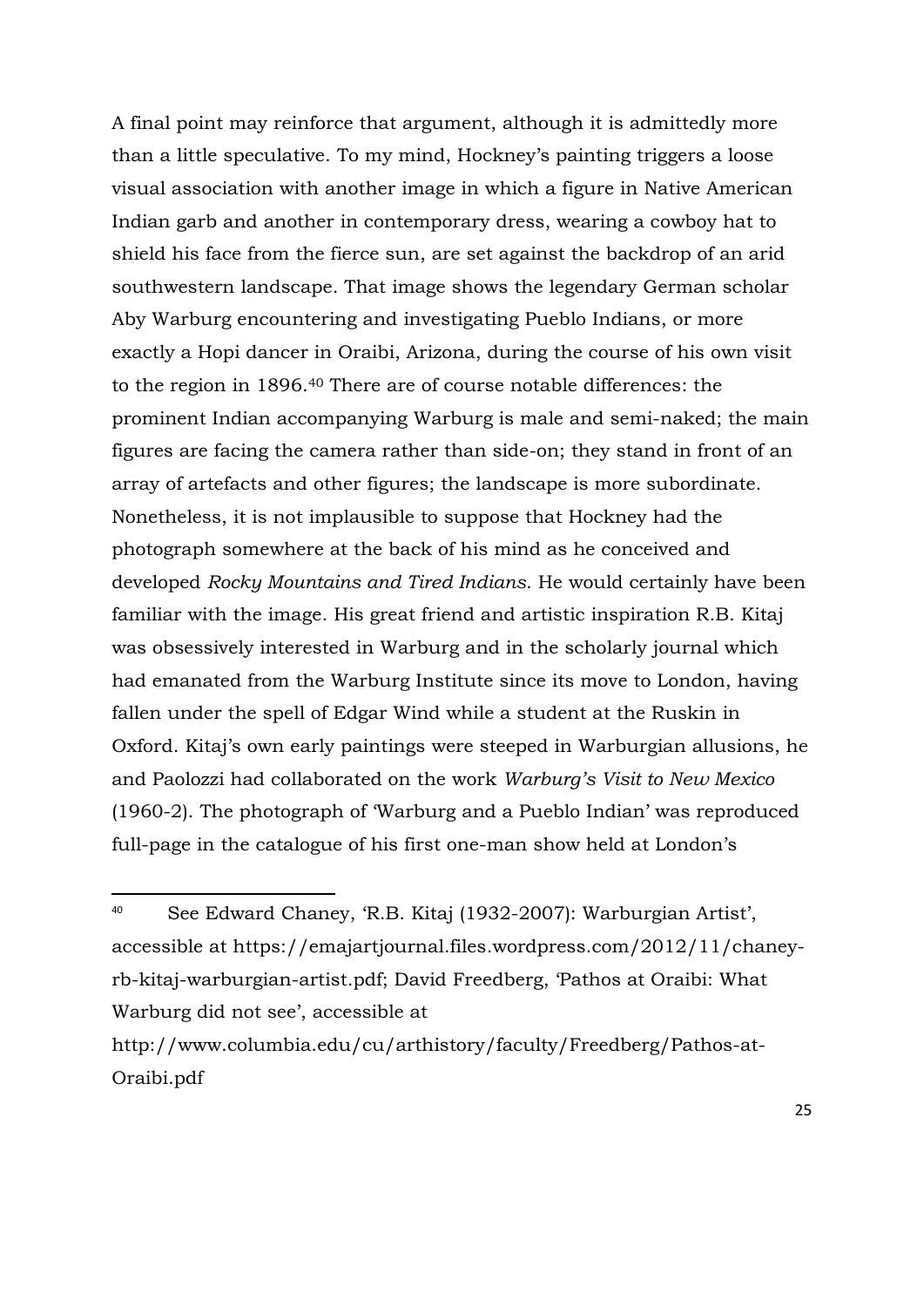Marlborough Gallery in February 1963.<sup>41</sup> It seems very likely that Hockney and Kitaj would have talked about Warburg in connection with the artist's visits to precisely the region of America which had so powerfully stimulated the German scholar's reflections on Indian religious myth and ritual, and the affinities he perceived with classical Greece. The subliminal visual allusion may again resonate with Hockney's sense of the discrepancy between the idea of American Indian culture which underpinned Warburg's romanticised account of symbols and ritual dances, and the mundane actuality of the impoverished and seemingly assimilated population that Hockney himself had encountered, a 'bore' maybe to the earnest anthropologists of his own day, but not to a young British artist attuned to cultural ironies and cliches. It was the 'primitivist' fantasy of a heroic and idealised native culture that was now looking tired, rocky even.

#### **Bibliography**

 $\overline{a}$ 

Bradbury, Malcolm. *Stepping Westward.* London: Secker and Warburg, 1965.

Guy Brett, 'David Hockney: A Note in Progress', London Magazine 3 (April 1963), 72-75.

<sup>41</sup> *R.B. Kitaj. Pictures with Commentary. Pictures without Commentary* (exh. cat. London: Marlborough Fine Art, February 1963), 15. Hockney's own title for the show in which *Rocky Mountains* was shown, *Pictures with Frames and Still-Life Pictures*, seems to make knowing reference to Kitaj's formulation two years previously.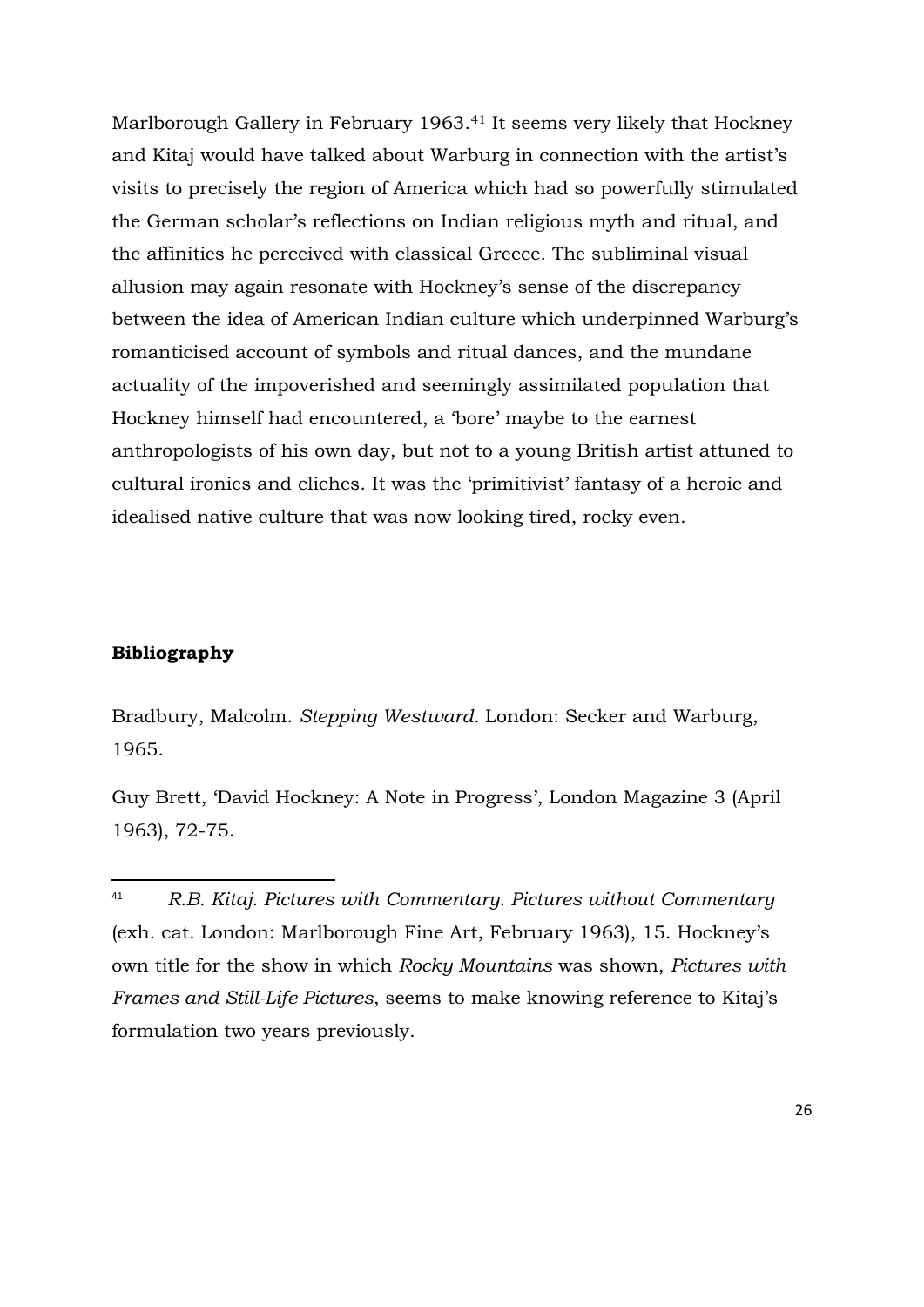Burland, Cottie. *North American Indian Mythology.* New York: Tudor/London: Hamlyn, 1965.

Harrison, Charles. 'London Commentary'. *Studio International*, January 1968.

*David Hockney: Paintings, prints and drawings 1960-1970.* London: Whitechapel Art Gallery, 1970.

*David Hockney by David Hockney*, ed. Nikos Stangos. London: Thames & Hudson, 1975.

Robert Hughes, 'Blake and Hockney', *London Magazine*, Vol.5 (January 1966): 62-73.

*English Art Today, 1960-76.* Milano: Electa, 1976.

Livingstone, Marco. *David* Hockney. London: Thames & Hudson, 1981.

Luckhardt, Ulrich and Paul Melia. *David Hockney: A Drawing Retrospective.* London: Royal Academy of Arts/Thames and Hudson, 1995.

Massey, Ian. *Patrick Proctor: Art and Life.* Norwich: Unicorn, 2010.

Melia, Paul, ed. *David Hockney.* Manchester: Manchester University Press, 1995.

Mendelson, Edward, ed. *W.H. Auden: Selected Poems.* London: Faber & Faber, 1979.

*The New Generation: 1964.* London: Whitechapel Art Gallery, 1964.

*R.B. Kitaj. Pictures with Commentary. Pictures without Commentary.* London: Marlborough Fine Art, February 1963.

Sykes, Christopher. *David Hockney.* London: Century, 2011.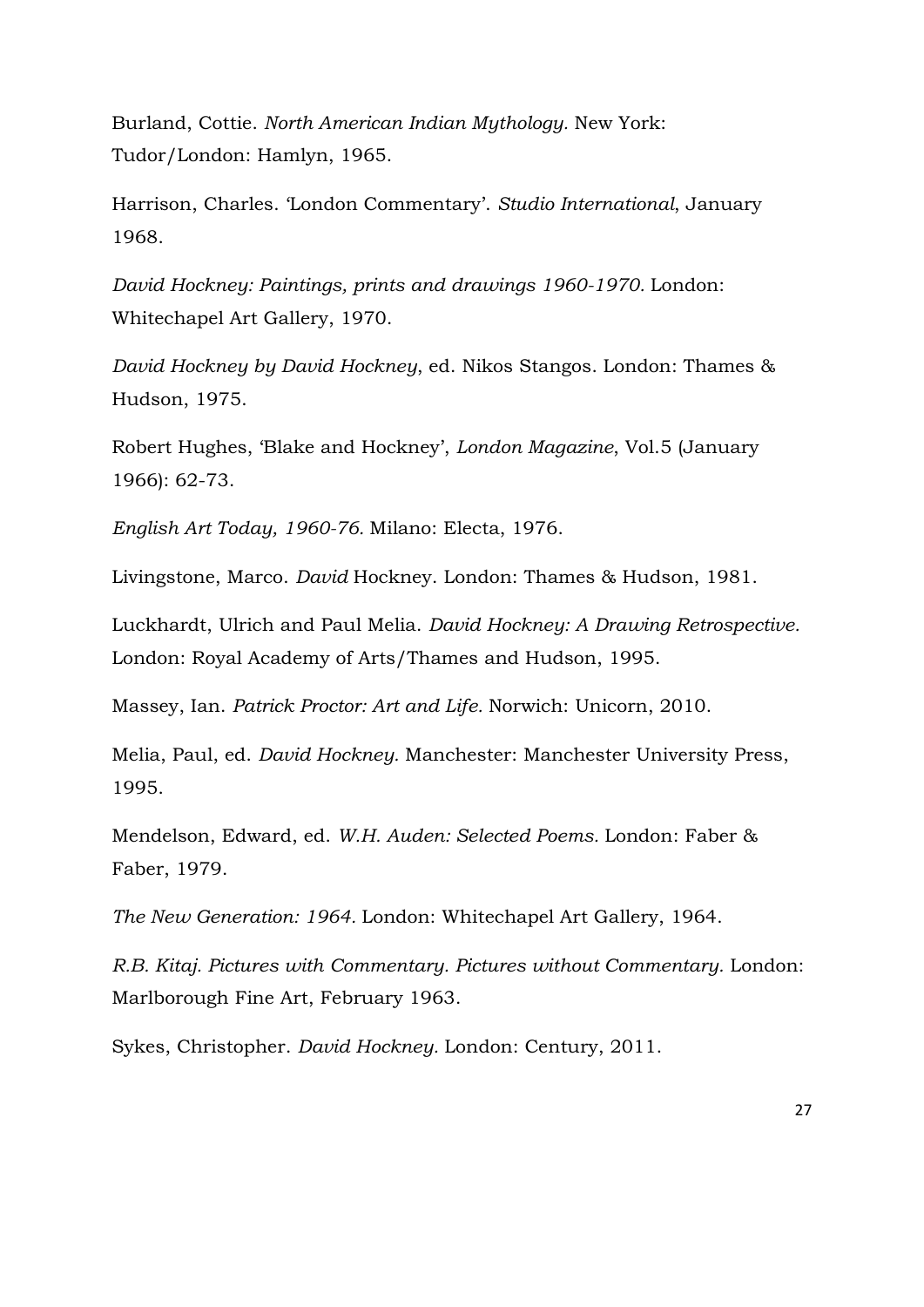Tickner, Lisa. '[The Kasmin Gallery, 1963-1972](http://oaj.oxfordjournals.org/cgi/content/short/30/2/233)', *Oxford Art Journal* 30 (June 2007), 233-268.

Waldman, Diane. *Kenneth Noland: A Retrospective*. New York: Solomon R. Guggenheim Museum, 1977.